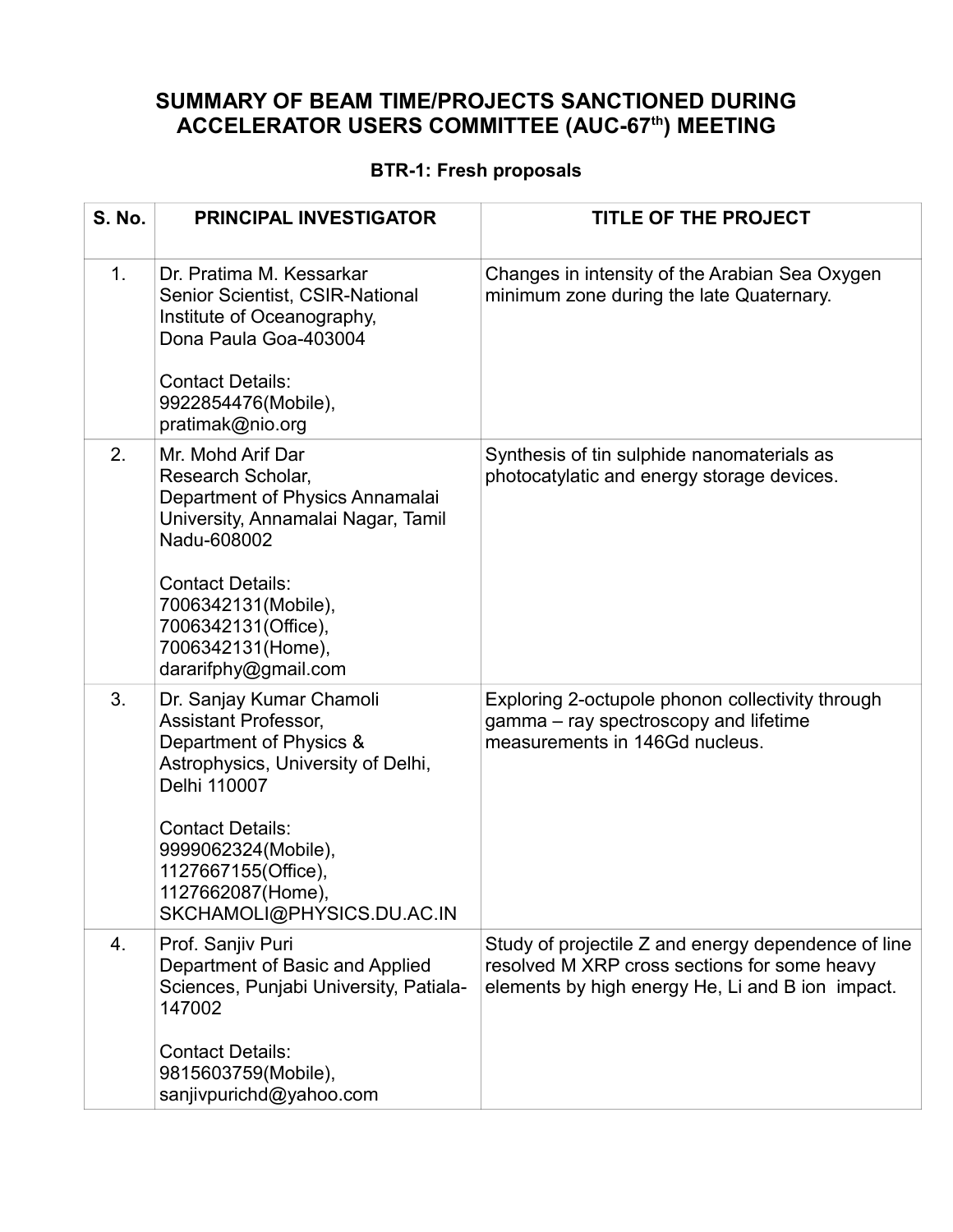| <b>S. No.</b> | <b>PRINCIPAL INVESTIGATOR</b>                                                                                                               | <b>TITLE OF THE PROJECT</b>                                                                                                    |
|---------------|---------------------------------------------------------------------------------------------------------------------------------------------|--------------------------------------------------------------------------------------------------------------------------------|
| 5.            | Dr. Amardeep Bharti<br>Research Associate,<br>Inter-University Accelerator Center,<br>Aruna Asaf Ali Marg, Vasant Kunj,<br>New Delhi-110067 | SHI-induced in-situ resistivity and XRD study of<br>perovskite thin-films for solar cell application.                          |
|               | <b>Contact Details:</b><br>9501900277(Mobile),<br>9501900277(Office),<br>abharti phy@yahoo.com                                              |                                                                                                                                |
| 6.            | Dr. Sweta Sanguri<br>Research Associate, IUAC,<br>Room Number 225, New Delhi-<br>110067                                                     | Differential cellular response to carbon beam in<br>normal versus transformed cells with special<br>reference to mitochondria. |
|               | <b>Contact Details:</b><br>9650063388(Mobile),<br>1124126024(Office),<br>sanguri.shveta@gmail.com                                           |                                                                                                                                |
| 7.            | Dr. Mitu Lal<br>Research Associate (RA), IUAC,<br>Delhi-110067                                                                              | Role of autophagy in High Linear Energy Transfer<br>(LET) radiation induced cell death in normal vs.<br>transformed cells.     |
|               | <b>Contact Details:</b><br>9718653438(Mobile),<br>1124126024(Office), lalmitu@yahoo.in                                                      |                                                                                                                                |
| 8.            | Dr. Jasmeet Kaur<br><b>DSKPDF, Physics Department,</b><br>GNDU, Amritsar -143005                                                            | Nuclear electromagnetic moment measurements in<br>$A \sim 130$ Mass region.                                                    |
|               | <b>Contact Details:</b><br>7009023310(Mobile),<br>Jasmeet48@gmail.com                                                                       |                                                                                                                                |
| 9.            | Dr. Karthick Balasubramanian<br>Scientist-D, Agharkar Research<br>Institute, Gopal Ganesh Agarkar<br>Road, Pune - Maharashtra-411004        | Deciphering the past environmental conditions of<br>freshwater Myristica swamps of Western Ghats<br>using diatom assemblages.  |
|               | <b>Contact Details:</b><br>7744841981(Mobile), 020-<br>25325053(Office),<br>karthickbala@aripune.org                                        |                                                                                                                                |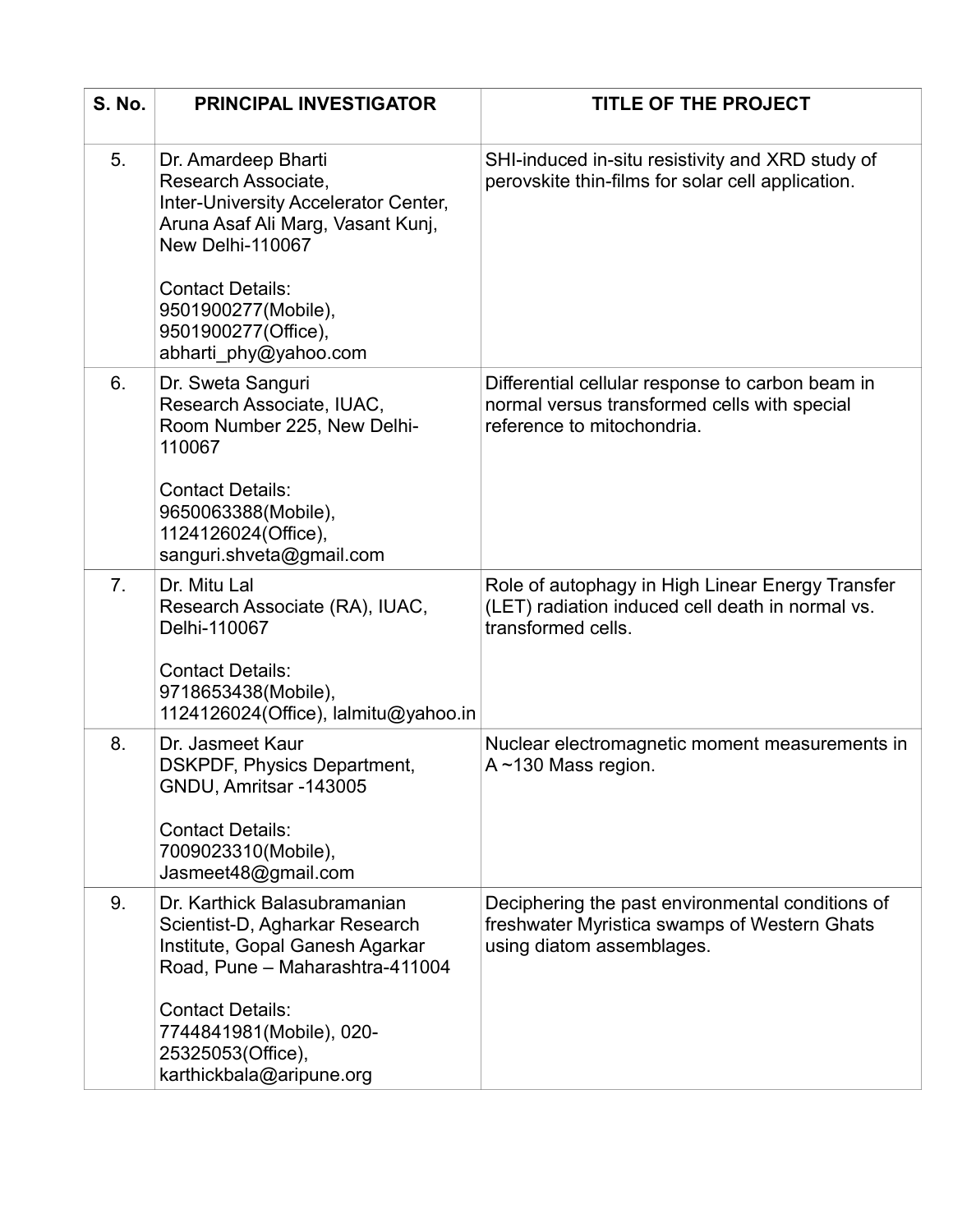| <b>S. No.</b> | <b>PRINCIPAL INVESTIGATOR</b>                                                                                                                                                                                                                         | <b>TITLE OF THE PROJECT</b>                                                                                                                                              |
|---------------|-------------------------------------------------------------------------------------------------------------------------------------------------------------------------------------------------------------------------------------------------------|--------------------------------------------------------------------------------------------------------------------------------------------------------------------------|
| 10.           | Dr. Charu Lata Dube<br>Assistant Professor,<br>Room No. 6, Faculty Block, Central<br>University of Gujarat, Gandhinagar-<br>382030<br><b>Contact Details:</b><br>8264269023(Mobile),<br>charulata.dube@cug.ac.in                                      | Radiation damage study in nanocrystalline tungsten<br>based alloy and fiber reinforced tungsten<br>nanocomposites.                                                       |
| 11.           | Dr. Damodar Gupta<br>Scientist F, Division of CEPIN,<br>INMAS, DRDO Timarpur, Delhi<br>110054<br><b>Contact Details:</b><br>9811057634(Mobile),<br>1123905370(Office),<br>damodar.gupta@gmail.com                                                     | Studies on TLR agonist (mannan) mediated<br>modification in biological radiation response(s) in<br>vitro after carbon beam exposure.                                     |
| 12.           | Dr. Anjum Farooqui<br>Scientist F, Birbal Sahni Institute Of<br>Palaeosciences, Quaternary Lab,<br>BSIP, 53, University Road, Lucknow-<br>226007<br><b>Contact Details:</b><br>9451914082(Mobile),<br>5222742942(Office),<br>afarooqui_2001@ymail.com | Measurements of 10Be Isotope using AMS to date<br>Fluvial and Lithified Sediments deposited during<br>Early Pleistocene in Karewa Formation, Kashmir.                    |
| 13.           | Dr. Arun Aravind<br><b>Assistant Professor,</b><br>University Of Kerala, Bishop Moore<br>College, Kallumala P O, Mavelikara,<br>Kerala, 690110<br><b>Contact Details:</b><br>9447946947(Mobile),<br>4762685761(Office),<br>bmcarun@gmail.com          | Investigations of swift heavy ion irradiation on<br>structural, electrical and optical properties of RF-<br>Magnetron Co-sputtered transition metal oxide thin<br>films. |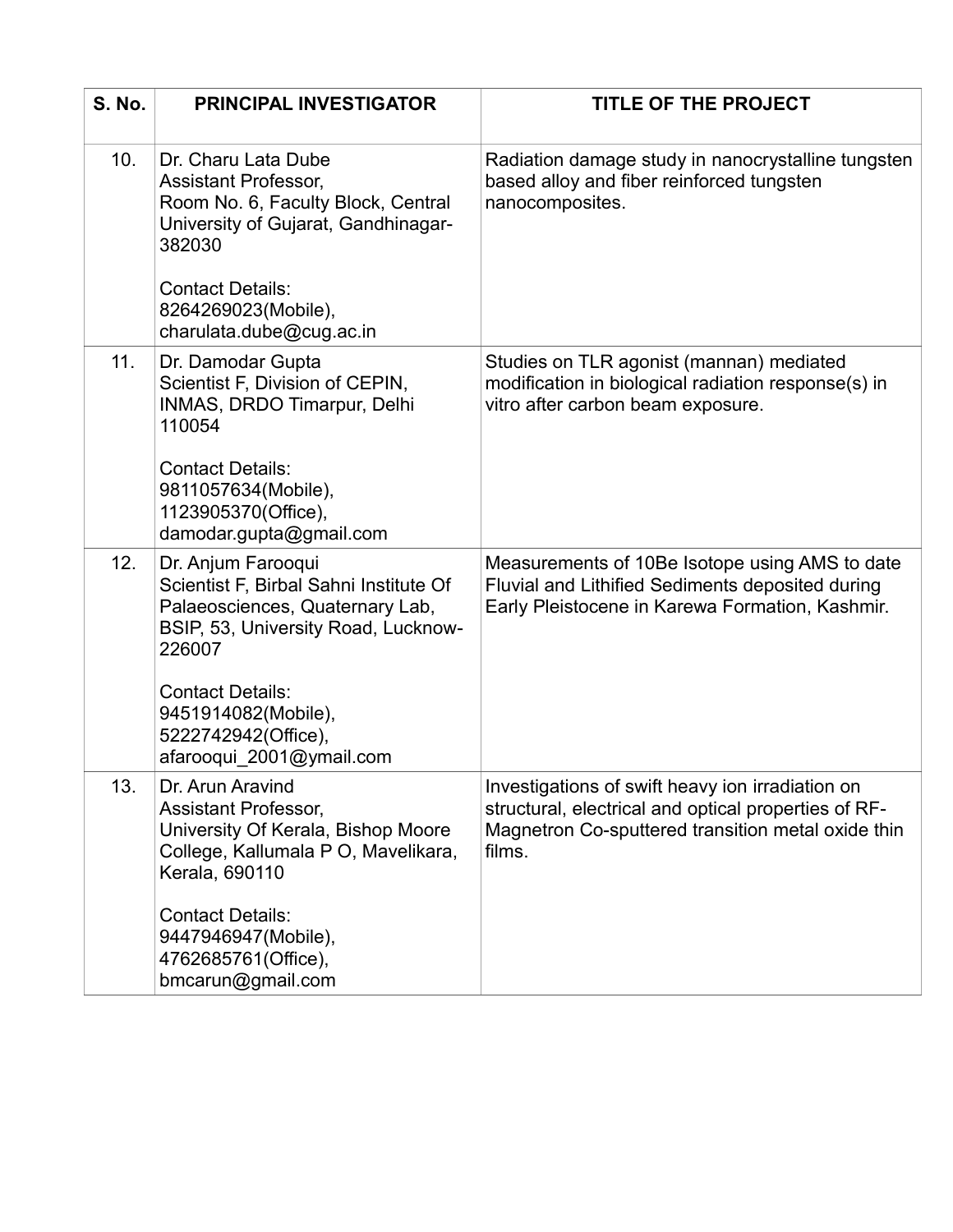| <b>S. No.</b> | <b>PRINCIPAL INVESTIGATOR</b>                                                                                                                                                                                                                                                        | <b>TITLE OF THE PROJECT</b>                                                                                    |
|---------------|--------------------------------------------------------------------------------------------------------------------------------------------------------------------------------------------------------------------------------------------------------------------------------------|----------------------------------------------------------------------------------------------------------------|
| 14.           | Dr. Bhalamurugan<br>Associate Professor,<br>Physical Research Laboratory (PRL),<br>Ahmedabad, Gujarat,<br>Pin Code: 380009<br><b>Contact Details:</b><br>9638847656(Mobile),<br>7926314936(Office),<br>Bhala@prl.res.in                                                              | Ion irradiation of astrochemical ices.                                                                         |
| 15.           | Dr. Gopal Mukherjee<br>Scientific Officer(F),<br>Variable Energy Cyclotron Centre,<br>1/AF Bidhan Nagar, Kolkata 700064<br><b>Contact Details:</b><br>9231615164(Mobile),<br>3323182321(Office),<br>gopal@vecc.gov.in                                                                | Search of Wobbling band in 185Au.                                                                              |
| 16.           | Dr. Pawel J Napiorkowski<br>Sr. Scientific & Tech. Specialist and<br>Scientist-F, HIL - Warsaw<br>Address: Ludwika Pasteura 5A, 02-<br>093 Warszawa, Poland<br>(Co-PI Dr. Rakesh Kumar, IUAC -<br>New Delhi)<br><b>Contact Details:</b><br>9868207046(Mobile),<br>pjn@slcj.uw.edu.pl | Structure of collective states in 130 Barium.                                                                  |
| 17.           | Dr. Pankaj Mohanty<br>Lecturer, C1Lab, Department of<br>Physics, University of Johannesburg<br>(APK Campus), 5 Kingsway Ave,<br>Rossmore, Johannesburg, 2092,<br>South Africa,<br><b>Contact Details:</b><br>744633714(Mobile),<br>844348133(Office),<br>pankaj22.mohanty@gmail.com  | SHI induced change in valency state of Cr leading<br>to decomposition of RCrO4 to RCrO3 ( $R = Gd$ and<br>Dy). |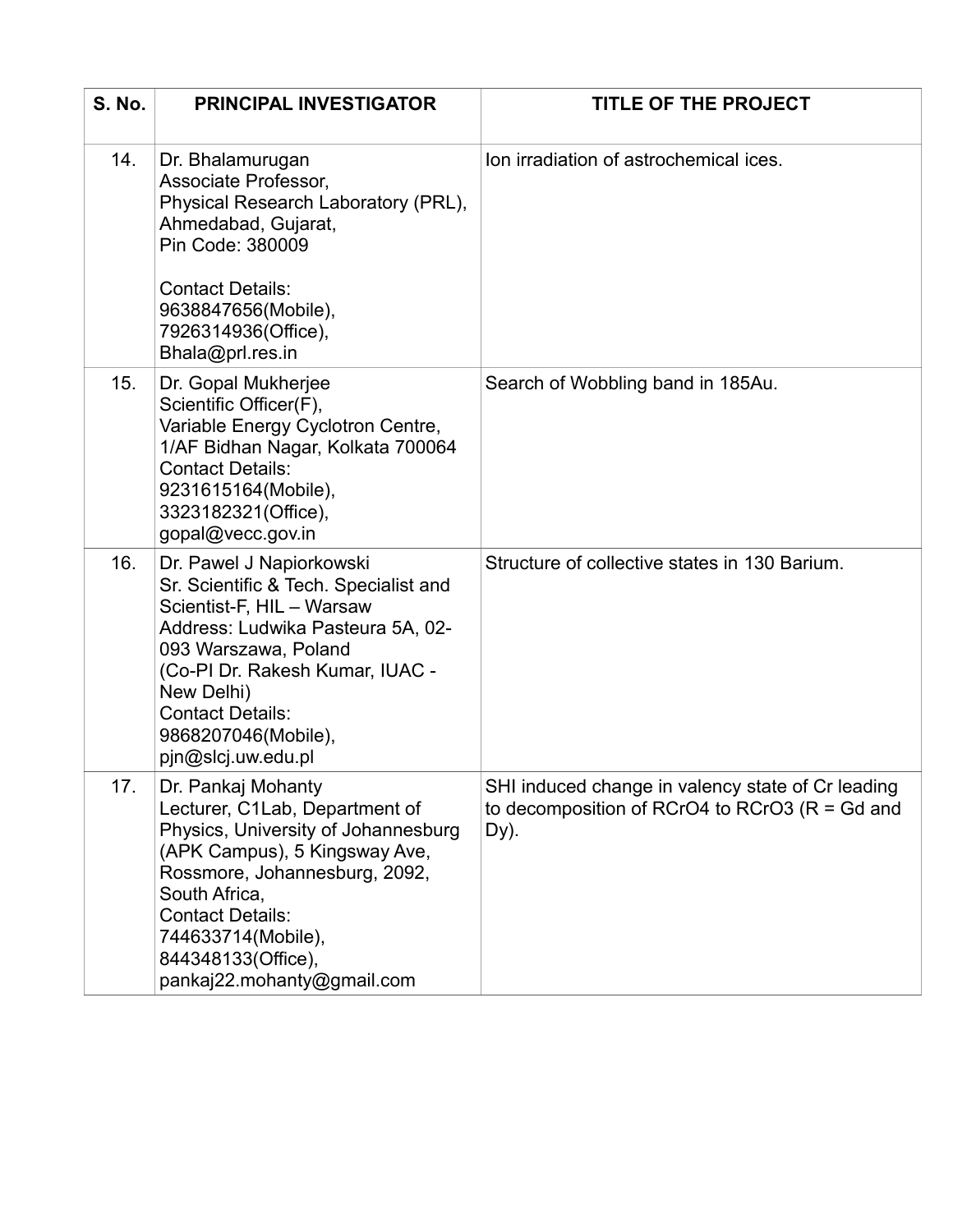| <b>S. No.</b> | <b>PRINCIPAL INVESTIGATOR</b>                                                                                                                                                                                                    | <b>TITLE OF THE PROJECT</b>                                                                                                                                                      |
|---------------|----------------------------------------------------------------------------------------------------------------------------------------------------------------------------------------------------------------------------------|----------------------------------------------------------------------------------------------------------------------------------------------------------------------------------|
| 18.           | Dr. Neelratan Singh<br>Scientist, IUAC New Delhi-110067<br><b>Residential Address:</b><br>352 E 4 E Munirka Village,<br>Near Pal Dairy, Near JNU Main Gate<br>New Delhi-110067<br><b>Contact Details:</b><br>9650411528(Mobile), | Chronology of Terraces along Sutlej River Valley (N-<br>W Himalaya).                                                                                                             |
|               | 9650411528(Office),<br>neelratan.geol@gmail.com                                                                                                                                                                                  |                                                                                                                                                                                  |
| 19.           | Dr. Anupam Sharma<br>Scientist F,<br><b>Birbal Sahni Institute of</b><br>Palaeosciences, 53 University road,<br><b>Lucknow -226 007</b>                                                                                          | Role of vegetation-environment interaction in tracing<br>anthropogenic impact in urbanized sectors of<br>Ganga Plain: a geochemical, Metagenomics and<br>palynological approach. |
|               | <b>Contact Details:</b><br>9451307713(Mobile), 0522-<br>2742974(Office),<br>anupam110367@gmail.com                                                                                                                               |                                                                                                                                                                                  |
| 20.           | Dr. Saikat Chakraborty<br>Research Associate, Inter-University<br><b>Accelerator Centre, New Delhi-</b><br>110067<br><b>Contact Details:</b>                                                                                     | Search for antimagnetic rotation and octupole<br>correlation in 125Xe.                                                                                                           |
|               | 9452800966(Mobile),<br>chakraborty.saikat98@gmail.com                                                                                                                                                                            |                                                                                                                                                                                  |
| 21.           | Dr. Meenakshi<br><b>Research Scholar, Inter-University</b><br>Accelerator Center, Vasant Kunj, New<br>Delhi-110067                                                                                                               | Palaeoclimatic reconstruction and climatic variability<br>over the latitudinal change and the time lapses in<br>Pleistocene glacial-interglacial episodes in India.              |
|               | <b>Contact Details:</b><br>9717966442(Mobile),<br>9717966442(Office),                                                                                                                                                            |                                                                                                                                                                                  |
|               | geology.meenakshi@gmail.com                                                                                                                                                                                                      |                                                                                                                                                                                  |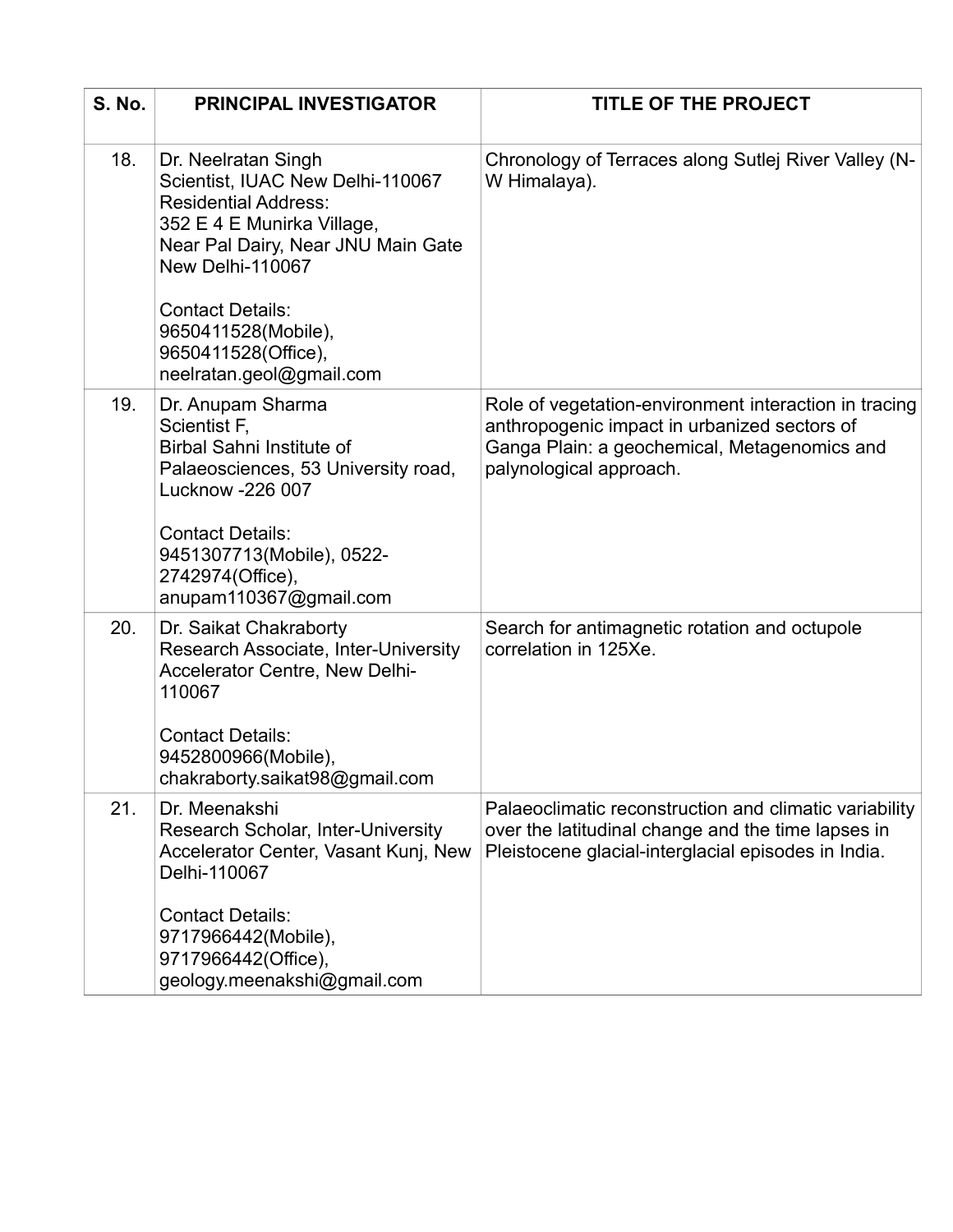| <b>S. No.</b> | <b>PRINCIPAL INVESTIGATOR</b>                                                                                                                                                                                                                                        | <b>TITLE OF THE PROJECT</b>                                                                                                                                              |
|---------------|----------------------------------------------------------------------------------------------------------------------------------------------------------------------------------------------------------------------------------------------------------------------|--------------------------------------------------------------------------------------------------------------------------------------------------------------------------|
| 22.           | Dr. Dhiman Mallick<br><b>Assistant Professor,</b><br>Department of Electrical Engineering,<br>IIT Delhi, Hauz Khas,<br>New Delhi-110016<br><b>Contact Details:</b><br>8420517310(Mobile),<br>911126591102(Office),<br>dhiman.mallick@ee.iitd.ac.in                   | Deposition and study of ion irradiation on multi-<br>layered FeGaB/Al2O3 magnetostrictive films for<br>applications in magnetoelectric heterostructure<br>based devices. |
| 23.           | Dr. (Mrs.) Chandana Rath<br>Associate Professor,<br>Indian Institute of Technology (BHU),<br>School of Materials Science and<br>Technology, Banaras Hindu<br>University, Varanasi-221005<br><b>Contact Details:</b><br>9451058153(Mobile),<br>chandanarath@yahoo.com | Effect of SHI irradiation on phase and<br>electrochemical performance of MnO2.                                                                                           |
| 24.           | Dr. (Mrs.) Chandana Rath<br>Associate Professor, Indian School of<br>Materials Science and Technology,<br>Indian Institute of Technology(BHU),<br>Varanasi-221005 (UP)<br><b>Contact Details:</b><br>9451058153(Mobile),<br>chandanarath@yahoo.com                   | Thickness dependent phase transformation in pure<br>and Dy doped HfO2 through SHI irradiation.                                                                           |
| 25.           | Mr. Atul Kumar Singh<br>Scientist-B, IUAC, Aruna Asaf Ali<br>Marg, New Delhi-110067<br><b>Contact Details:</b><br>9415092558(Mobile),<br>aksingh21sep@gmail.com                                                                                                      | Late quaternary evolution of fluvial terraces in<br>Darjeeling Sikkim Himalayas: Role of climate and<br>tectonics.                                                       |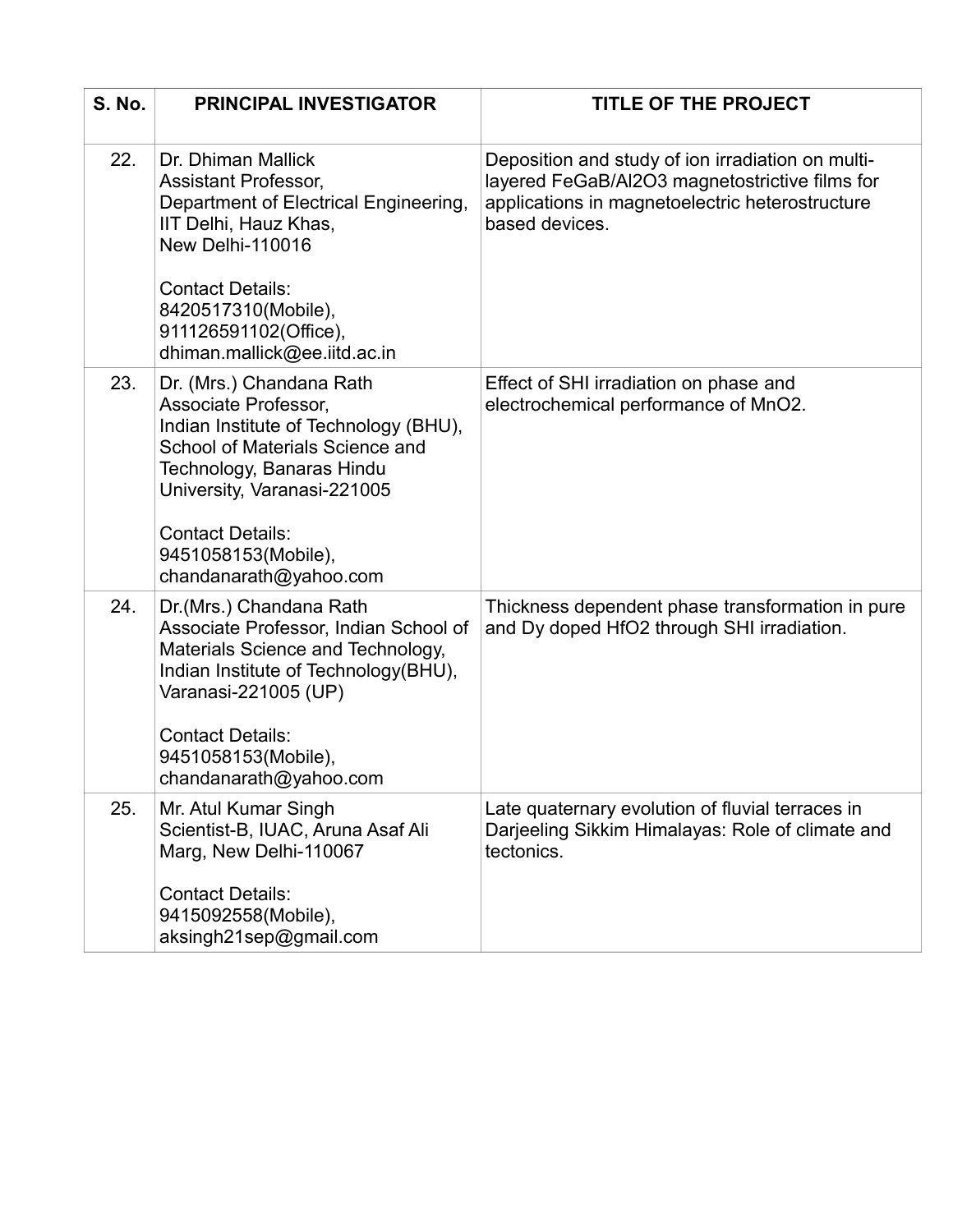| <b>S. No.</b> | <b>PRINCIPAL INVESTIGATOR</b>                                                                                                                                                                                                                                 | <b>TITLE OF THE PROJECT</b>                                                                                                                                        |
|---------------|---------------------------------------------------------------------------------------------------------------------------------------------------------------------------------------------------------------------------------------------------------------|--------------------------------------------------------------------------------------------------------------------------------------------------------------------|
| 26.           | Dr. (Mrs.) Chandana Rath<br>Associate Professor,<br>School of Materials Science and<br>Technology, Indian Institute of<br>Technology (BHU), Varanasi-221005<br>(UP)<br><b>Contact Details:</b><br>9451058153(Mobile),                                         | Tuning of optical and photocatalytic properties of<br>glass under Ag ion irradiation.                                                                              |
| 27.           | chandanarath@yahoo.com<br>Mr. Sunil Kumar<br>Research Associates, IUAC,<br>New Delhi, NGH-25, Aruna Asaf Ali<br>marg, Vasant kunj, New Delhi-110067<br><b>Contact Details:</b><br>7487071060(Mobile),<br>343(Office), 8525(Home),<br>kumar.sunil092@gmail.com | Study of surface plasmon resonance in Gold-MoS2<br>hybrid structure by swift heavy ion irradaition:<br>Improving biosensing ability of Gold-MoS2 hybrid<br>system. |

## **BTR-2: Thesis Proposals**

| <b>S. No.</b> | <b>PRINCIPAL INVESTIGATOR</b>                                                                                                                                                                                                                                                     | <b>TITLE OF THE PROJECT</b>                                      |
|---------------|-----------------------------------------------------------------------------------------------------------------------------------------------------------------------------------------------------------------------------------------------------------------------------------|------------------------------------------------------------------|
| 28.           | Ms. Sonia Das<br>C/o. Dr. M. B. Rajani<br>School of Humanities,<br>National Institute of Advanced<br>Studies (NIAS), IISC campus,<br>Bengaluru 560012<br><b>Contact Details:</b><br>(Dr. Rajani)<br>9343835535(Mobile)<br>Mbrajani@nias.res.in<br>Ms. Das: 9916128434, 7903740038 | A study of built heritage in unprotected environs of<br>Nalanda. |
|               | sonia.civil@gmail.com                                                                                                                                                                                                                                                             |                                                                  |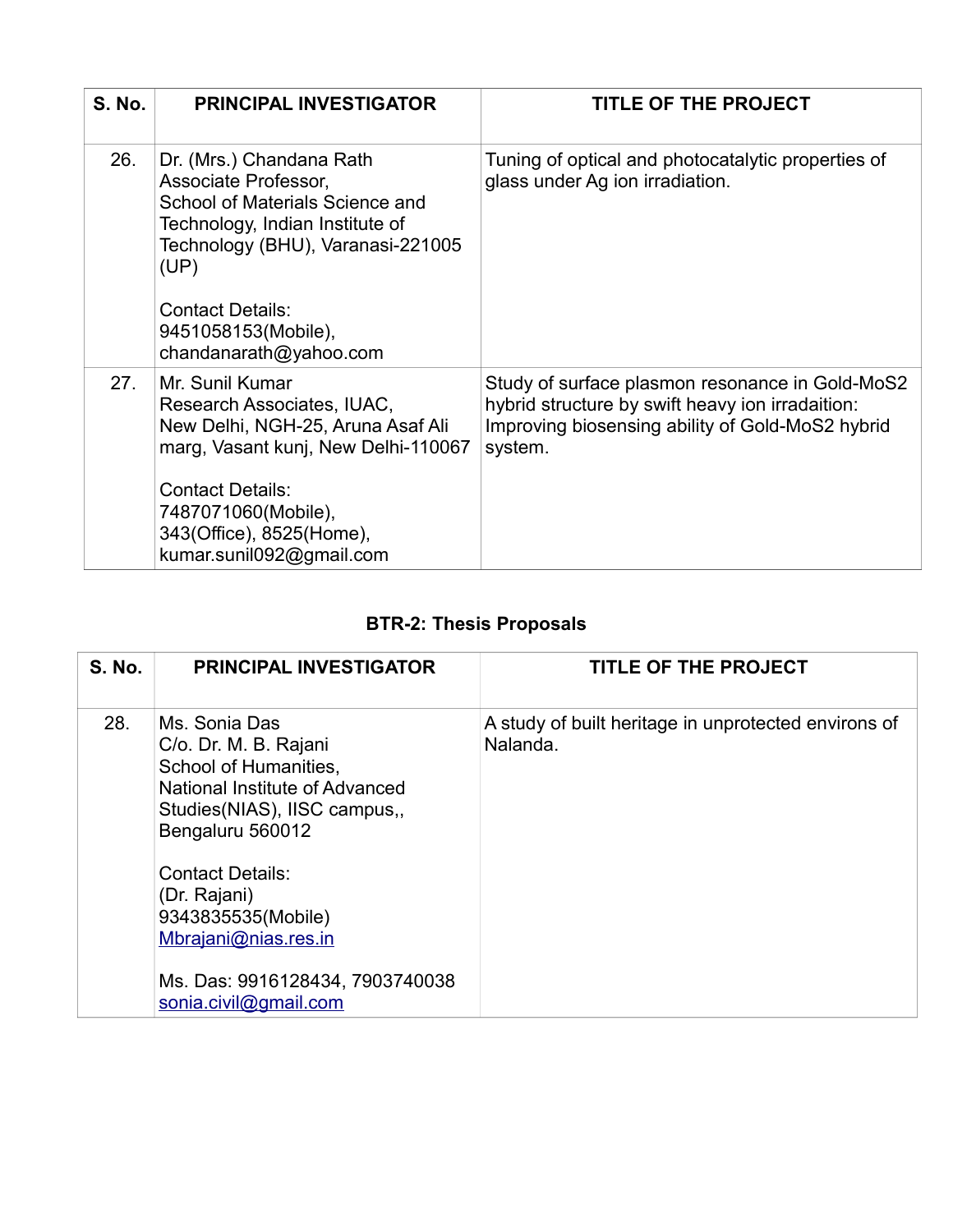| <b>S. No.</b> | <b>PRINCIPAL INVESTIGATOR</b>                                                                                                                                                                                                                                                                                                                                               | TITLE OF THE PROJECT                                                                                                   |
|---------------|-----------------------------------------------------------------------------------------------------------------------------------------------------------------------------------------------------------------------------------------------------------------------------------------------------------------------------------------------------------------------------|------------------------------------------------------------------------------------------------------------------------|
| 29.           | Ms. Arshiya Anjum<br>C/o. Prof. A. P. Gnana Prakash<br>DoS in Physics, University of Mysore,<br>Manasagangotri, Mysore - 570006,<br>Karnataka.<br><b>Contact Details:</b><br>(Prof. Prakash)<br>9590583920(Mobile)<br>821241960(Office),<br>gnanaprakash@physics.uni-<br>mysore.ac.in<br>Ms. Anjum: 916386741<br>arshphysics@gmail.com                                      | Reliability study of N-channel MOSFETs for<br>extreme environment applications.                                        |
| 30.           | Ms. Rashmi Kajal<br>JRF,<br>C/o. Prof.Devendra Mohan<br><b>Department of Applied Physics</b><br>G. J. U. S.& T Hisar (Haryana),<br>Vill- jurola Gurugram (Haryana)-<br>125001<br><b>Contact Details:</b><br>(Prof. Mohan)<br>9588172792(Mobile),<br>9588172792(Office),<br>9588172792(Home),<br>rashmikajal25@gmail.com<br>Ms. Kajal: 9588172792<br>rashmikajal25@gmail.com | Study of the optical and electrical transport<br>properties of irradiated composite metal oxides<br>based photoanodes. |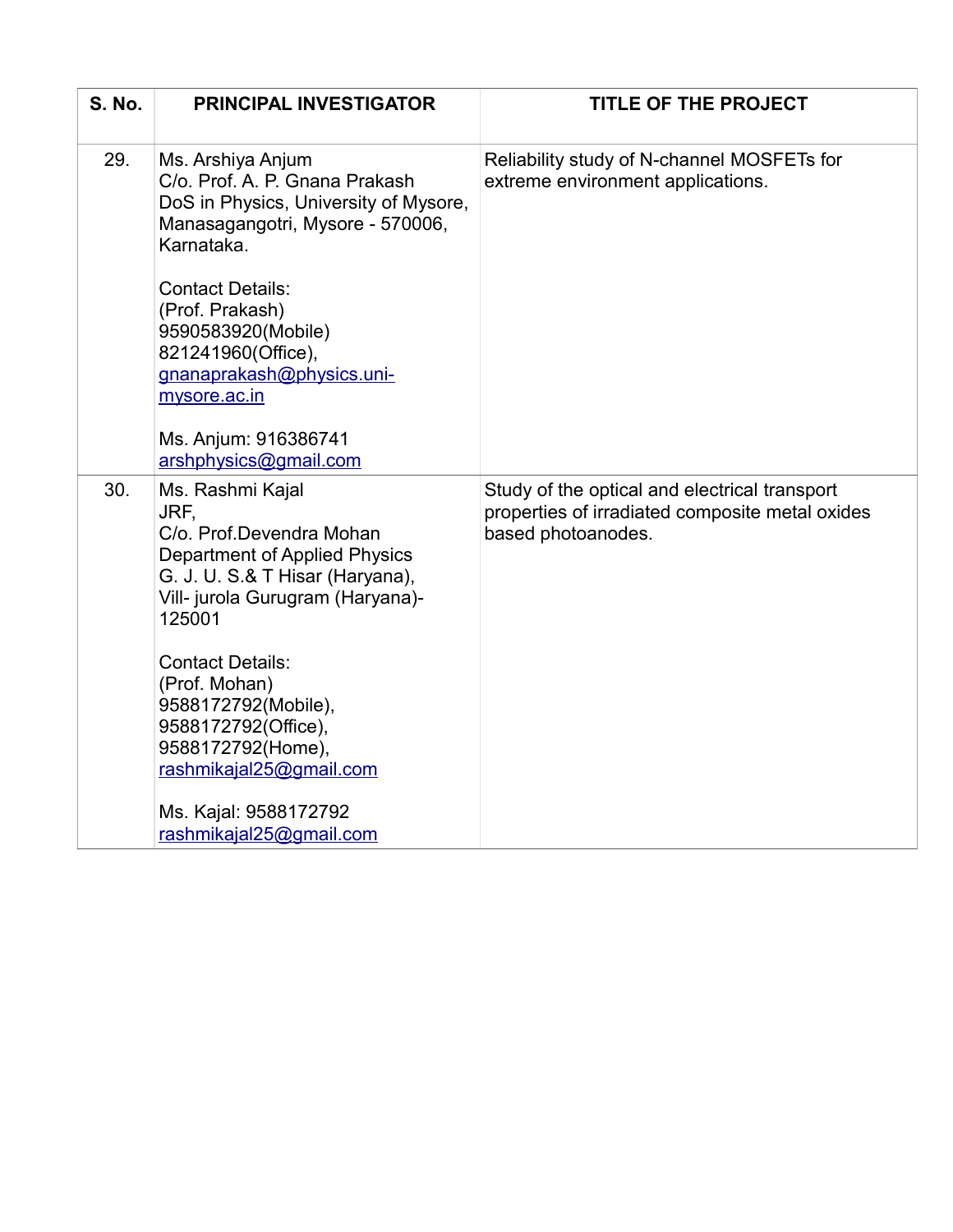| <b>S. No.</b> | <b>PRINCIPAL INVESTIGATOR</b>                                                                                                                                                                                                                                                                                                                                          | <b>TITLE OF THE PROJECT</b>                                                                                                                  |
|---------------|------------------------------------------------------------------------------------------------------------------------------------------------------------------------------------------------------------------------------------------------------------------------------------------------------------------------------------------------------------------------|----------------------------------------------------------------------------------------------------------------------------------------------|
| 31.           | Mr. Vijayananda Sarangi<br>Senior Research Fellow,<br>C/o. Dr. Prasanta Sanyal<br>Department of Earth Sciences,<br>Research Complex, IISER Kolkata<br>Mohanpur Campus, Nadia-741246,<br><b>West Bengal</b><br><b>Contact Details:</b><br>Dr. Sanyal:<br>9051688004(Mobile),<br>7063402431(Home),<br>sarangi99vijay@gmail.com<br>Mr. Sarangi: 9051688004,<br>7063402431 | Effect of monsoonal rainfall variations on vegetation<br>and river during the Quaternary period: A multi-<br>proxy study from western India. |
| 32.           | sarangi99vijay@gmail.com<br>Mr. Anuj<br>Research Scholar,<br>C/o. Dr. Suresh Kumar<br>University of Delhi, Dept. of Physics &<br>Astrophysics, University of Delhi,<br>Delhi-110007,<br><b>Contact Details:</b><br>Dr. Suresh Kumar:<br>9991961666(Mobile),<br>anujsih10@gmail.com<br>Mr. Anuj: 9991961666<br>anujsih10@gmail.com                                      | Nuclear structure studies of transitional nuclei in<br>Mass $A \approx 85$ region.                                                           |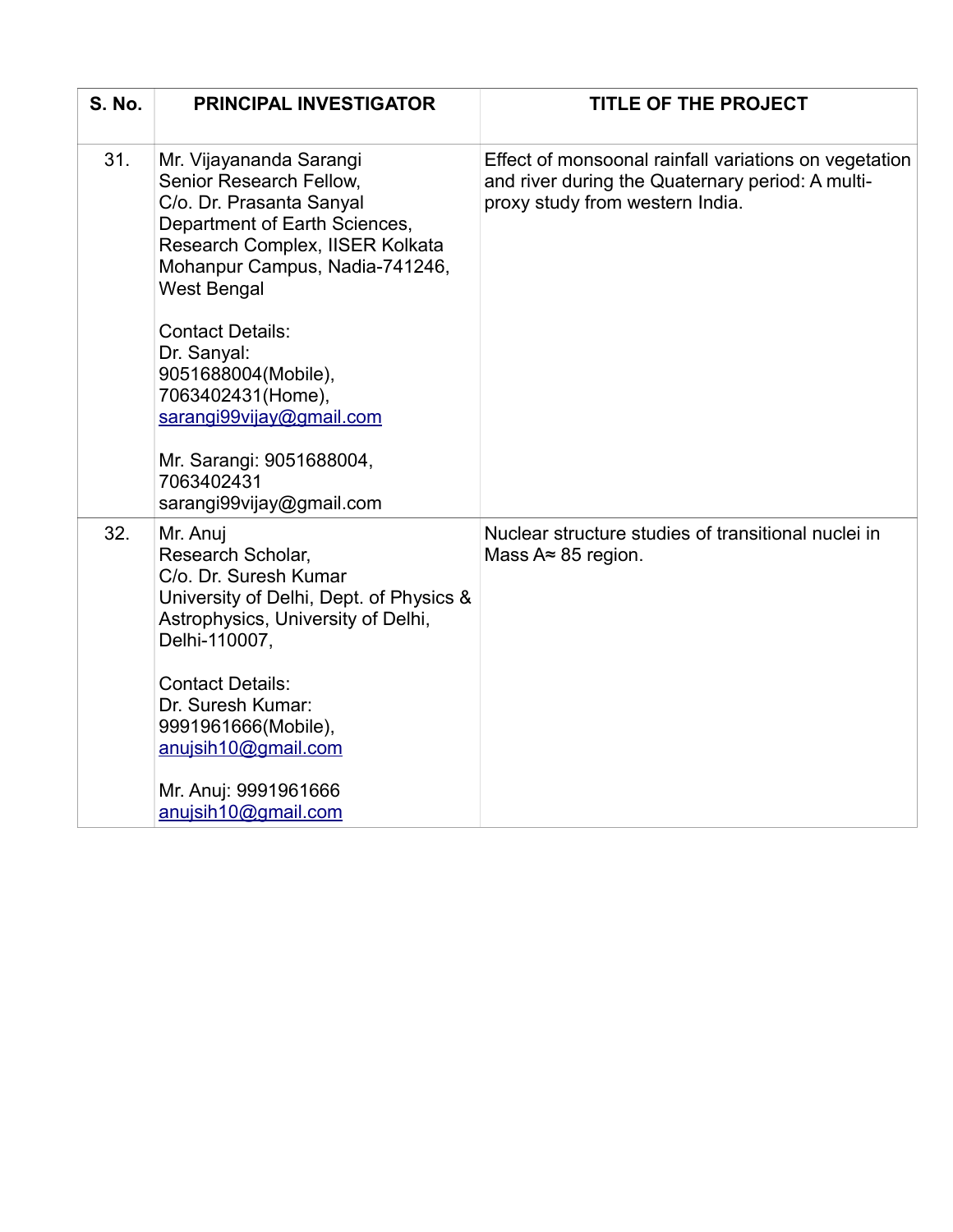| <b>S. No.</b> | <b>PRINCIPAL INVESTIGATOR</b>                                                                                                                                                                                                                                                                                                                                              | <b>TITLE OF THE PROJECT</b>                                                                   |
|---------------|----------------------------------------------------------------------------------------------------------------------------------------------------------------------------------------------------------------------------------------------------------------------------------------------------------------------------------------------------------------------------|-----------------------------------------------------------------------------------------------|
| 33.           | Ms. Swetha Rachamalla<br>Research Scholar,<br>C/o. Dr. P. V. Lakshmi Narayana<br><b>Andhra University, Nuclear Physics</b><br>Department, Andhra University,<br>Visakhapatnam-530003, Andhra<br>Pradesh.<br><b>Contact Details:</b><br>Dr. Nayayana:<br>9291400345<br>pvl.nuclearphysics@gmail.com<br>Ms. Rachamalla<br>8108450840(Mobile),<br>swetha.rachamalla@yahoo.com | Investigation of radiation damage affects on<br>Zirconolite glass-ceramic composite material. |
| 34.           | Mr. Hemant Jatav<br>Ph.D Scholar,<br>C/o. Dr. Debdulal Kabiraj<br>Dept. Of Material science<br>IUAC, Aruna Asif Ali Marg, Near<br>Vasant Kunj, New Delhi- 110067<br><b>Contact Details</b><br>Dr. Kabiraj:<br>9953533204<br>d.kabiraj@gmail.com<br>Mr. Jatav:<br>7000744113(Mobile),<br>hemantphy95@gmail.com                                                              | Study of ion beam interaction in Nano-materials.                                              |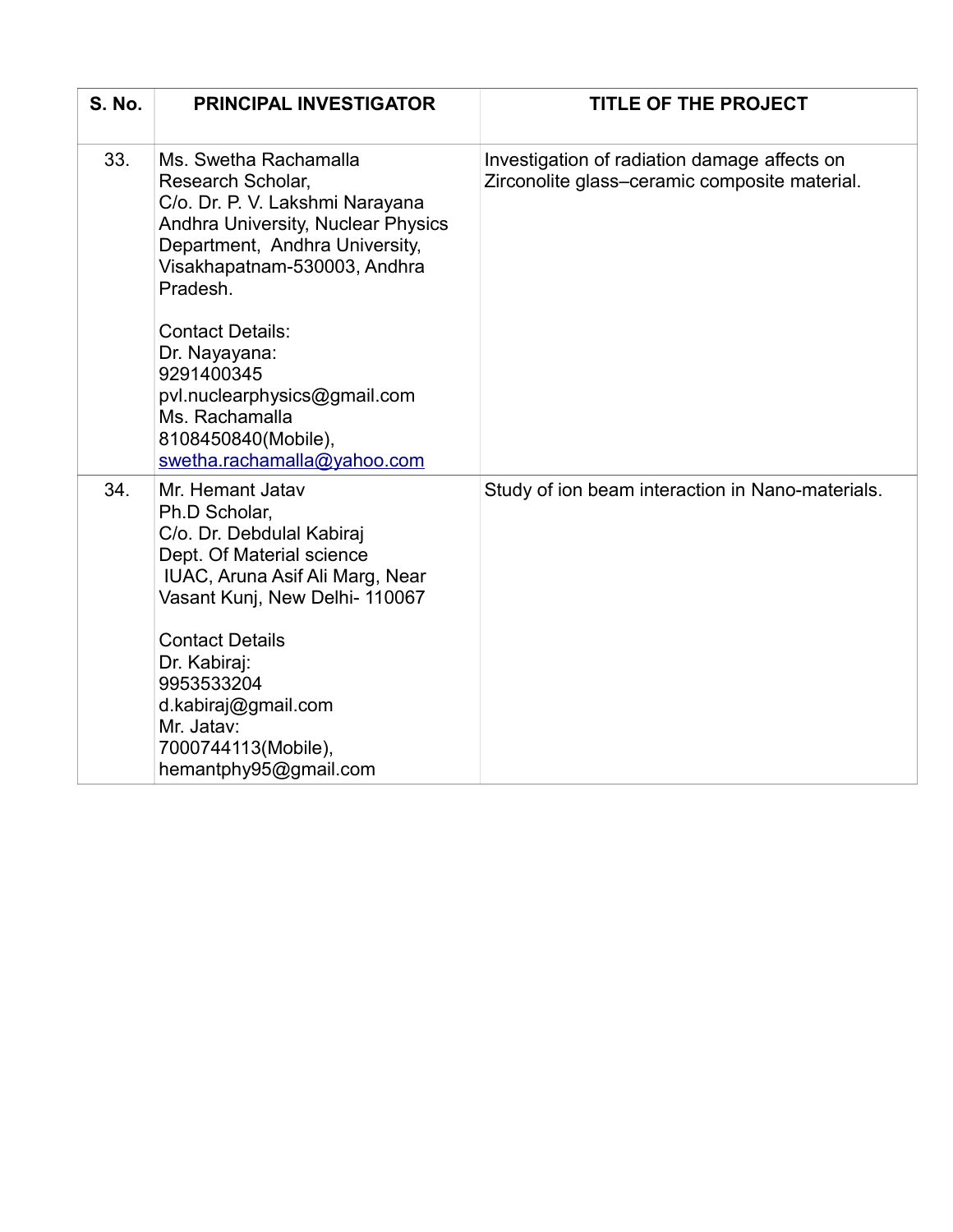| <b>S. No.</b> | <b>PRINCIPAL INVESTIGATOR</b>                                                                                                                                                                                                                                                                                                                                                  | <b>TITLE OF THE PROJECT</b>                                                                        |
|---------------|--------------------------------------------------------------------------------------------------------------------------------------------------------------------------------------------------------------------------------------------------------------------------------------------------------------------------------------------------------------------------------|----------------------------------------------------------------------------------------------------|
| 35.           | Ms. Nisha Kumari<br>Junior Research Fellow,<br>C/o. Dr. Sushant S. Naik<br>Dept. of School of Earth,<br>Ocean and Atmospheric Sciences,<br>Goa University, CSIR- National<br>Institute of Oceanography Dona<br>Paula, Goa- 403 004,<br><b>Contact Details:</b><br>Dr. Naik:<br>9423312269<br>sushant@nio.org<br>Ms. Kumari<br>9326068809(Mobile),<br>nisha.121kumari@gmail.com | Ventilation of the Northern Indian Ocean during the<br>last glacial-interglacial cycle.            |
| 36.           | Mr. Ankit Tyagi<br>C/o. Prof. Qasim Murtaza<br>Dept of Mechanical Engineering<br>Delhi Technological University (DTU),<br>Shahbad Daulatpur,<br>Main Bawana Road, Delhi-110042<br><b>Contact Details:</b><br>(Prof. Murtaza)<br>8750111166(Mobile),<br>gasimmurtaza@dce.ac.in<br>Mr. Tyagi: 9654370479, 9818224550<br>tyagiankit10506@yahoo.com                                | Development and Characterization of carbon based<br>composite coating for piston ring application. |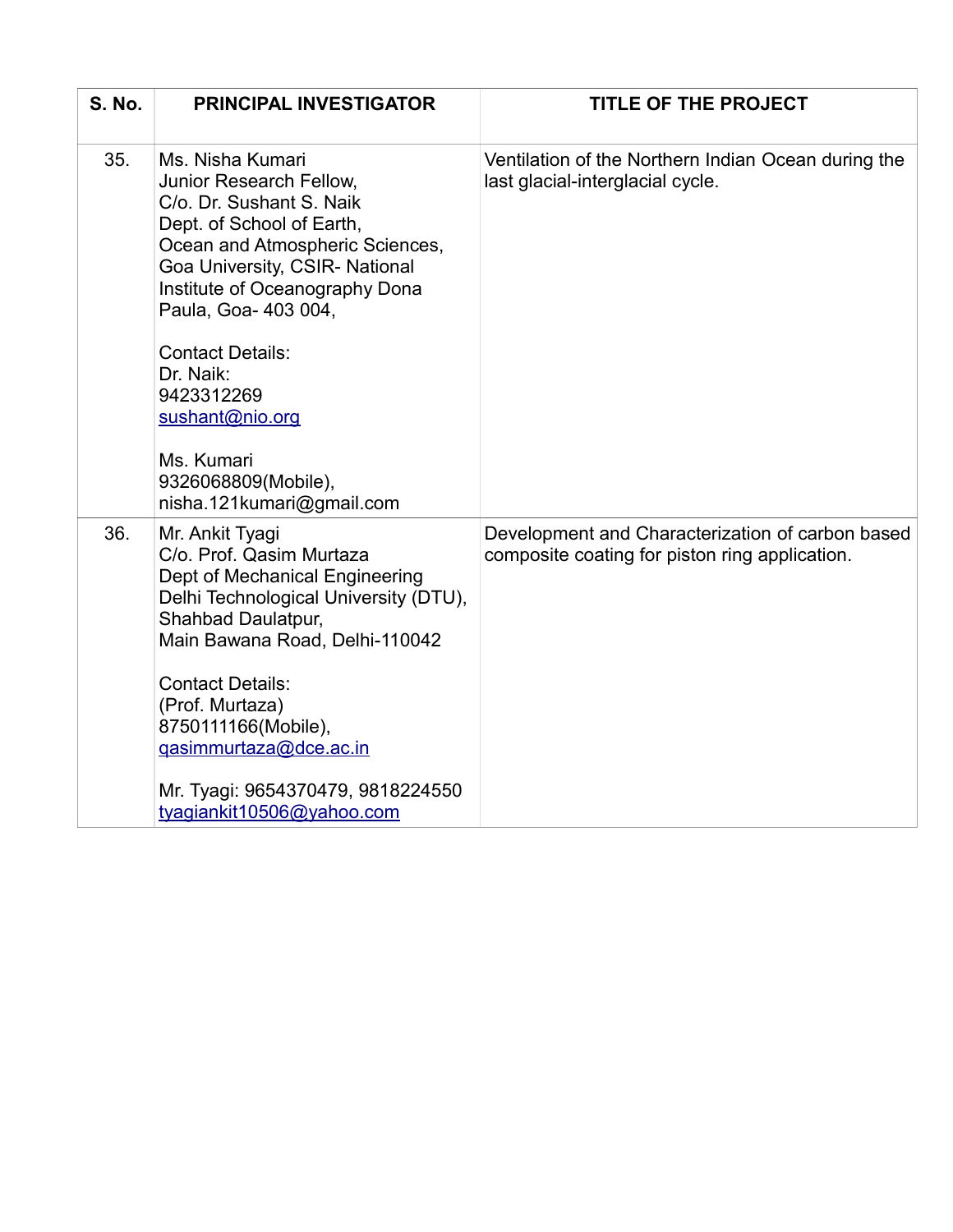| <b>S. No.</b> | <b>PRINCIPAL INVESTIGATOR</b>                                                                                                                                                                            | <b>TITLE OF THE PROJECT</b>                                                                                            |
|---------------|----------------------------------------------------------------------------------------------------------------------------------------------------------------------------------------------------------|------------------------------------------------------------------------------------------------------------------------|
| 37.           | Ms. Kalpana Gupta<br>C/o. Prof. Qasim Murtaza<br>Dept of Mech Engineering,<br>Delhi Technological University (DTU),<br>Shahbad Daulatpur,<br>Main Bawana Road, Delhi-110042                              | Systhesis and characterization of Mo-C based<br>composite coating.                                                     |
|               | <b>Contact Details:</b><br>(Prof. Murtaza)<br>8750111166(Mobile),<br>gasimmurtaza@dce.ac.in                                                                                                              |                                                                                                                        |
|               | Ms. Gupta: 8447893925<br>imsec.kalpana@gmail.com,<br>kalpana.gupta26@gmail.com                                                                                                                           |                                                                                                                        |
| 38.           | Mr. Arvind Shukla<br>Junior Research Fellow,<br>C/o. Prof. Sunil Kumar Singh<br>Geological Oceanography Division,<br><b>CSIR-National Institute Of</b><br>Oceanography (NIO), Dona-Paula,<br>Goa -403004 | Tracing paleo-ocean circulation in Northern and<br>Eastern Indian Ocean.                                               |
|               | <b>Contact Details:</b><br>Prof. Singh: 9607017855<br>sunil@nio.org                                                                                                                                      |                                                                                                                        |
|               | Mr. Shukla:<br>7844968014, 7844968014(Mobile),<br>8322450371(Office),<br>arvindshukla.au@gmail.com                                                                                                       |                                                                                                                        |
| 39.           | Ms. Amninderjeet Kaur<br>C/o. Dr. Ashok Kumar<br>Department of Physics, Panjab<br>University, Chandigarh-160014                                                                                          | To investigate the sensitivity of fission cross<br>sections as a probe of fusion dynamics at high<br>angular momentum. |
|               | <b>Contact Details:</b><br>Dr. Kumar:<br>9041908468(Mobile), ashok@pu.ac.in                                                                                                                              |                                                                                                                        |
|               | Ms. Kaur:<br>9888285684<br>amninderjeetk@gmail.com                                                                                                                                                       |                                                                                                                        |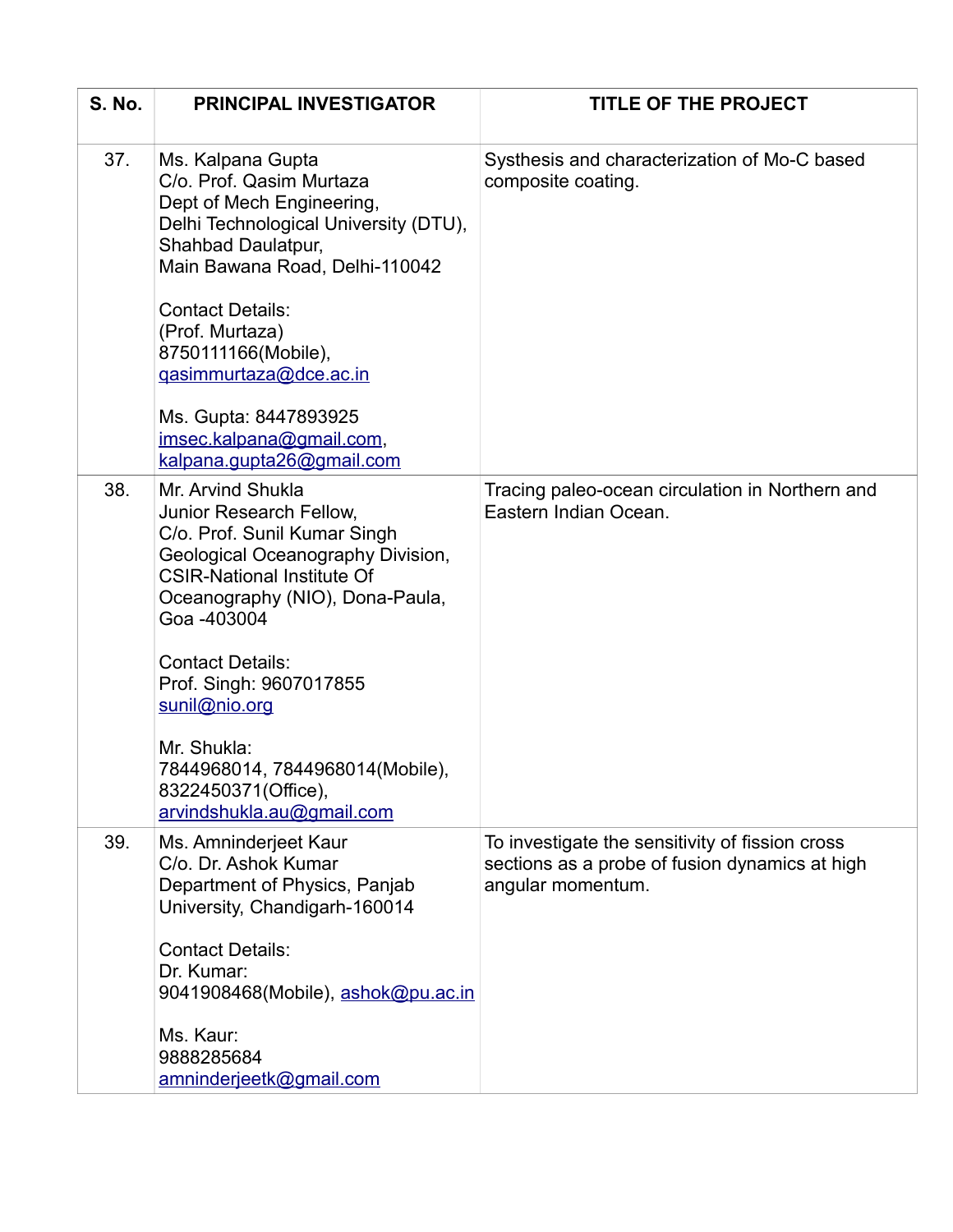| <b>S. No.</b> | <b>PRINCIPAL INVESTIGATOR</b>                                                                                                                                                                                                                                                                                                                         | <b>TITLE OF THE PROJECT</b>                                                                          |
|---------------|-------------------------------------------------------------------------------------------------------------------------------------------------------------------------------------------------------------------------------------------------------------------------------------------------------------------------------------------------------|------------------------------------------------------------------------------------------------------|
| 40.           | Mr. Rakhil Dev<br>Junior Research Fellow,<br>C/o. Prof. Sunil Kumar Singh<br><b>Geological Oceanography Division</b><br><b>CSIR-National Institute Of</b><br>Oceanography (NIO), Dona-Paula,<br>Goa, India, 403004<br><b>Contact Details:</b><br>Prof. Singh: 9607017855<br>sunil@nio.org<br>Mr. Dev:<br>9496980343(Mobile),                          | Isotopic and geochemical studies to constrain the<br>input of Himalayan orogeny on cenozoic cooling. |
| 41.           | RAKHILDEV2011@GMAIL.COM<br>Ms. Beant Kaur<br>C/o. Dr. Sunil Devi<br>Dept. Of School of Physics and<br>Materail Science, Thapar Institute of<br>Engineering and Technology, Patiala-<br>147004, Punjab<br><b>Contact Details:</b><br>Dr. Devi:<br>7087937045(Mobile),<br>Sunil.devi@thapar.edu<br>Ms. Kaur<br>9915509301<br>beantkaurguron@hotmail.com | Heavy ion reactions around the coulomb barrier.                                                      |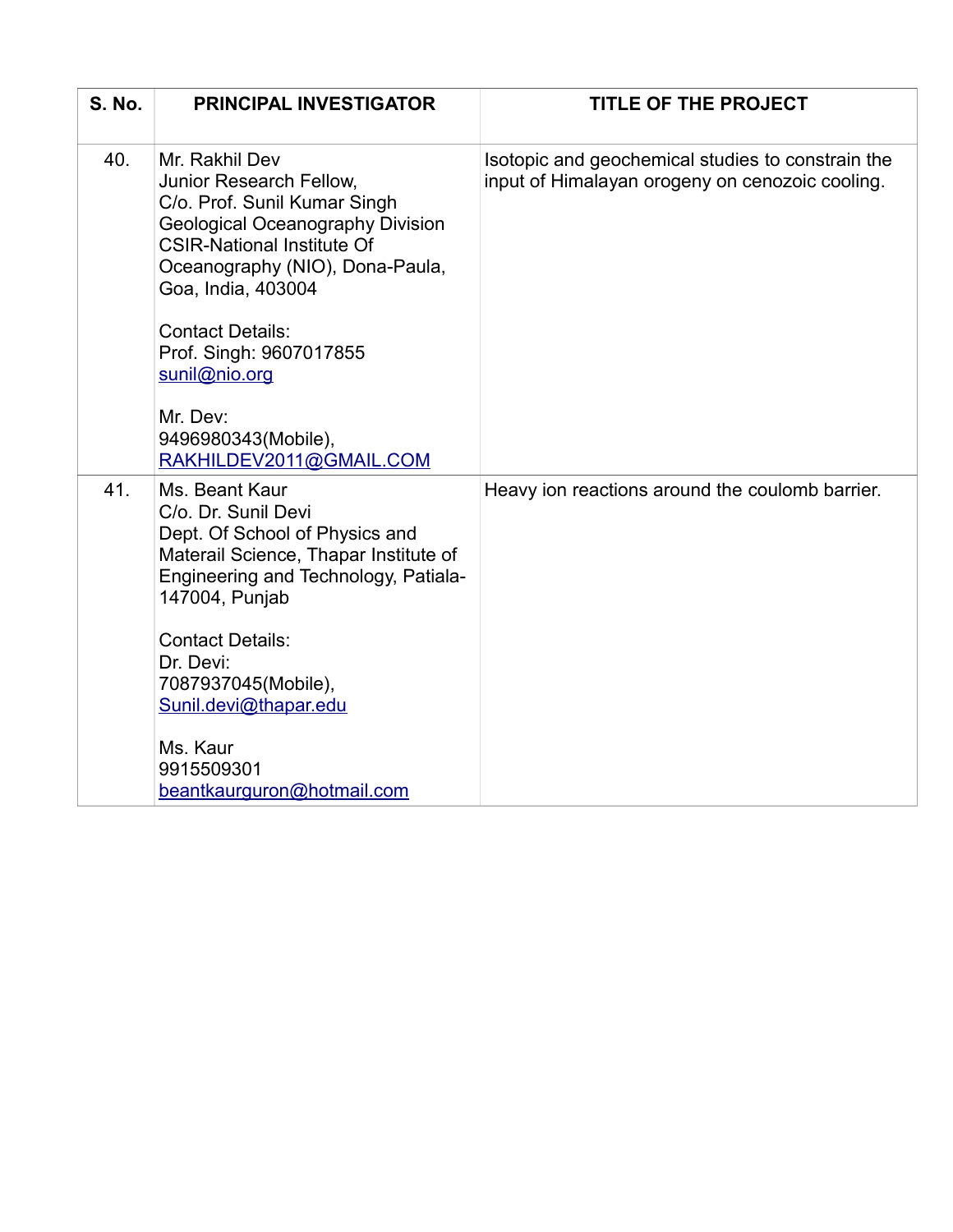| <b>S. No.</b> | <b>PRINCIPAL INVESTIGATOR</b>                                                                                                                                                           | <b>TITLE OF THE PROJECT</b>                                                                                                                                                   |
|---------------|-----------------------------------------------------------------------------------------------------------------------------------------------------------------------------------------|-------------------------------------------------------------------------------------------------------------------------------------------------------------------------------|
| 42.           | Ms. Collin B Nettar<br>Ph.D Research Scholar,<br>C/o. Dr. Rabindra Nath Bhowmik,<br>Department of Physics, Pondicherry<br>University, R.V. Nagar, Kalapet,<br>Pondicherry-605014        | Control of defect induced structure, magnetism,<br>electrical and optical properties in Ga doped AI2O3<br>Wide Band gap semiconductor by Ion<br>irradiation and Implantation. |
|               | <b>Contact Details:</b><br>Dr. Bhowmik: 9944064547<br>rnbhowmik.phy@pondiuni.edu.in                                                                                                     |                                                                                                                                                                               |
|               | Ms. Nettar:<br>8848971893(Mobile),<br>4132654636(Office),<br>8848971893(Home),<br>collinbnettar@gmail.com                                                                               |                                                                                                                                                                               |
| 43.           | Ms. Geerthana M<br>Research Scholar,<br>C/o. Dr. R. Ramesh<br>Department of Physics,<br>Periyar University Periyar Palkalai<br>Nagar, Salem-636011                                      | Iron oxide based nanocomposite for<br>photoelectrochemical energy conversion.                                                                                                 |
|               | <b>Contact Details:</b><br>Dr. Ramesh: 8825605822<br>rameshphys@gmail.com                                                                                                               |                                                                                                                                                                               |
|               | Ms. Geerthana M<br>9578427773(Mobile),,<br>geerthanaphysics@gmail.com                                                                                                                   |                                                                                                                                                                               |
| 44.           | Ms. Jisna Rahman<br>Research Scholar,<br>C/o. Dr. N. E.Rajeevan<br>Department of Physics<br>Zamorin's Guruvayurappan College<br>(Affiliated to University of<br>Calicut), Kerala-673014 | Swift heavy ion induced enhancement of<br>magnetoelectric coupling in rare earth dopped<br>multiferroic films.                                                                |
|               | <b>Contact Details:</b><br>Dr. Rajeevan: 9447415585<br>rajeevnecit@gmail.com                                                                                                            |                                                                                                                                                                               |
|               | Ms. Rahman<br>9846503299(Mobile),<br>jisnajisna@gmail.com                                                                                                                               |                                                                                                                                                                               |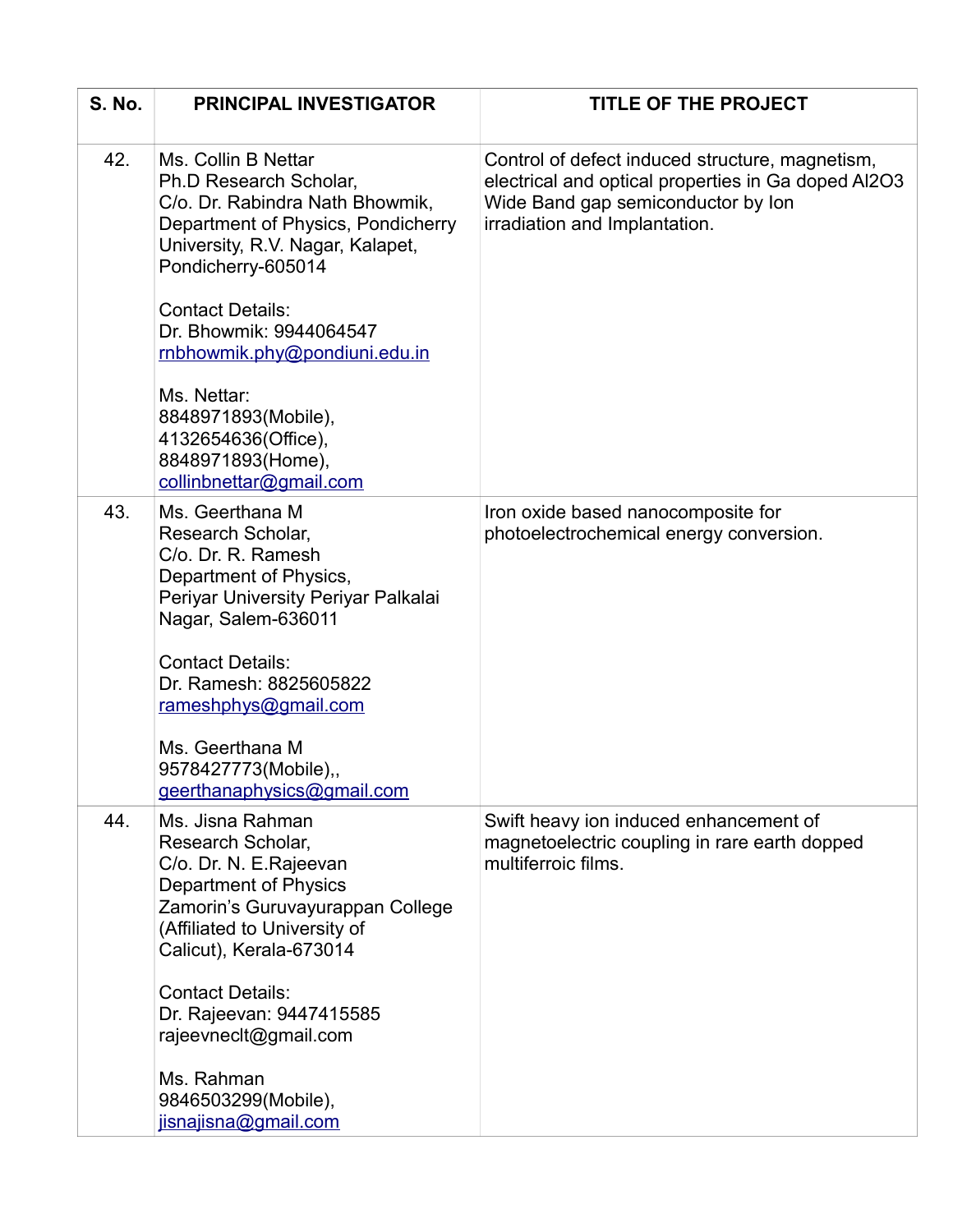# **BTR-3: UFR Proposals**

| <b>S. No.</b> | <b>PRINCIPAL INVESTIGATOR</b>                                                                                                                                                                                                                                                     | <b>TITLE OF THE PROJECT</b>                                                                                                                                |
|---------------|-----------------------------------------------------------------------------------------------------------------------------------------------------------------------------------------------------------------------------------------------------------------------------------|------------------------------------------------------------------------------------------------------------------------------------------------------------|
| 45.           | Dr. Kushal Kalita<br>Associate Professor,<br>Gauhati University,<br>Physics Department, Gauhati<br>University, Guwahati-781014,<br><b>Contact Details:</b><br>8638262040(Mobile),<br>9859936869(Office),<br>8638262040(Home),<br>kkalita@gauhati.ac.in                            | Studies on fusion inhibition by measurements of<br>complete, incomplete and fission fragment cross-<br>sections.                                           |
| 46.           | Dr. Shubra Singh<br><b>Assistant Professor,</b><br>Crystal Growth Centre,<br>Anna University, Chennai,<br><b>Tamil Nadu -600025</b><br><b>Contact Details:</b><br>9840422496(Mobile),<br>4422358351(Office),<br>9600018197(Home),<br>shubra6@gmail.com                            | Tuning of photoactivity of efficient modified<br>Brownmillerites by swift heavy ion irradiation for<br>energy and environmental applications.              |
| 47.           | Prof. B. N. Dole<br>Dr. Babasaheb Ambedkar<br>Marathwada University, Aurangabad<br>431004, drbndole.phy@gmail.com,<br><b>Contact Details:</b><br>8237006572(Mobile),<br>240240338(Office), (Home),<br>drbndole.phy@gmail.com                                                      | Exploring the swift heavy ion Irradiation effect on<br>the properties of GO based Ni doped Cobalt Oxide<br>Nanocomposites for Supercapacitor Applications. |
| 48.           | Dr. Rabindra Nath Bhowmik<br>Associate Professor,<br>Department of Physics, Pondicherry<br>University, R.V. Nagar, Kalapet,<br>Pondicherry-605014,<br><b>Contact Details:</b><br>9944064547(Mobile),<br>4132654636(Office),<br>9944064547(Home),<br>rnbhowmik.phy@pondiuni.edu.in | Ion irradiation and implantation effects on structure,<br>magnetism and electronic properties in corundum<br>structured oxide thin films.                  |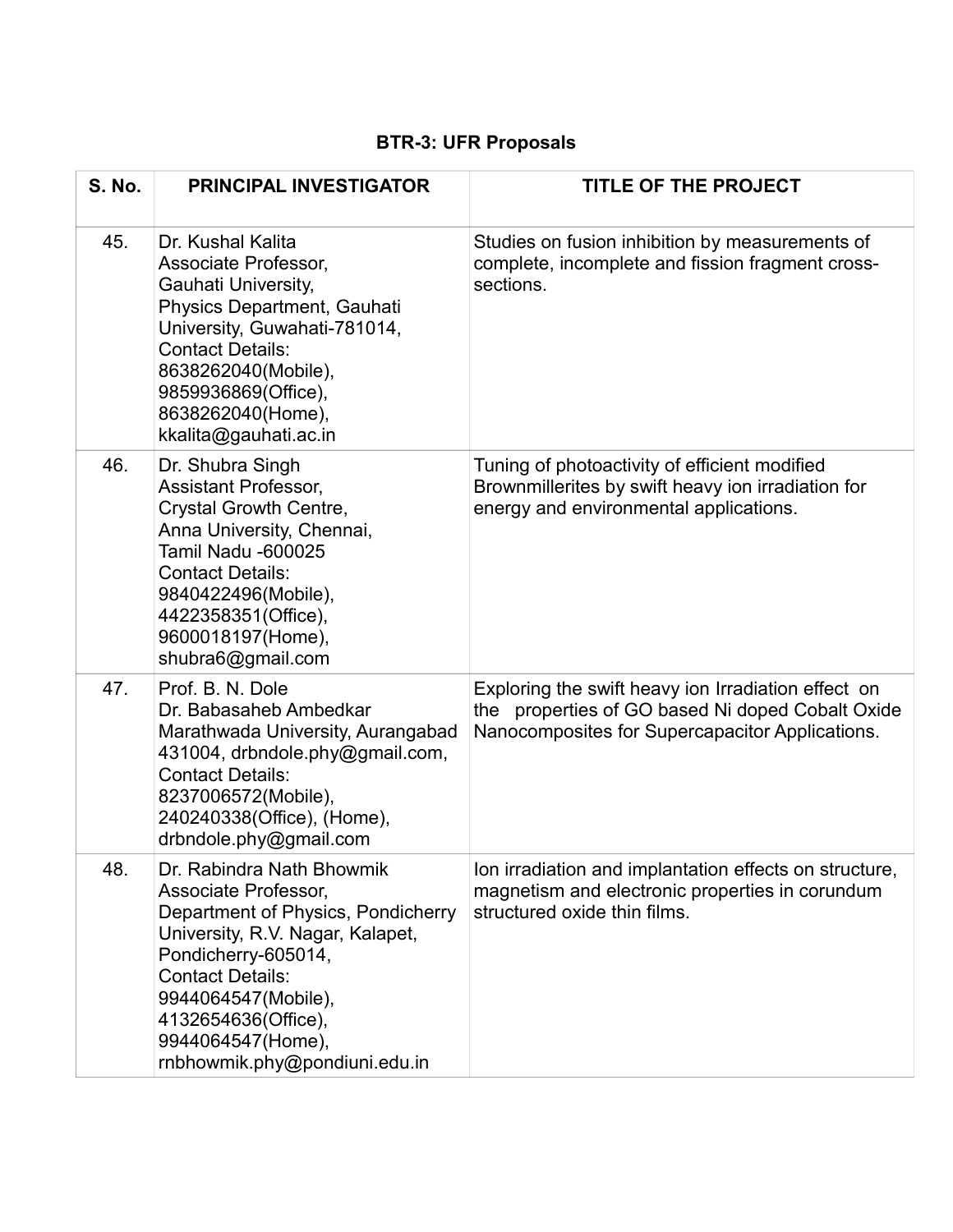| <b>S. No.</b> | <b>PRINCIPAL INVESTIGATOR</b>                                                                                                                                                                                                                                            | <b>TITLE OF THE PROJECT</b>                                                                                                                 |
|---------------|--------------------------------------------------------------------------------------------------------------------------------------------------------------------------------------------------------------------------------------------------------------------------|---------------------------------------------------------------------------------------------------------------------------------------------|
| 49.           | Prof. R. G. Sonkawade<br>Department of Physics,<br>Shivaji University, Kolhapur,<br>Maharashtra-416004<br><b>Contact Details:</b><br>9763041193(Mobile),<br>Sonkawade@gmail.com                                                                                          | Effect of high energy irradiation on supercapacitive<br>properties of Cu/Polyaniline nanocomposite thin<br>films.                           |
| 50.           | Dr. Buddhadev Mukherjee<br><b>Assistant Professor III,</b><br>Physics Department,<br>Visva-Bharati P.O. Santiniketan,<br>District Birbhum West Bengal-<br>731235,<br><b>Contact Details:</b><br>9735893022(Mobile),<br>buddhadev.mukherjee@visva-<br>bharati.ac.in       | Lifetime measurements of excited states in <sup>66</sup> Zn and<br>$66$ Ga.                                                                 |
| 51.           | Prof. Anup K. Ghosh<br>Department of Physics,<br>Banaras Hindu University, Varanasi-<br>221005,<br><b>Contact Details:</b><br>9935118021(Mobile),<br>akghosh@bhu.ac.in                                                                                                   | Effect of swift heavy ions on optical, electrical and<br>electro-luminescent properties of MoS2 monolayer<br>and multilayer films.          |
| 52.           | Dr. Rajesha Nairy K<br><b>Assistant Professor,</b><br>K.L.E. Society's P.C. Jabin Science<br>College, Vidya nagar, Hubballi -<br>580031, Karnataka<br><b>Contact Details:</b><br>998654596(Mobile),<br>9986545906(Office),<br>998545906(Home),<br>rajesh.nairy@gmail.com | Studies on 2-Deoxy-D-glucose capped Gold-coated<br>magnetic nanoparticles (Au@MFe2O4) for transonic<br>and cancer therapy application.      |
| 53.           | Dr. K. Sethuraman<br><b>Assistant Professor,</b><br>School of Physics,<br>Kamaraj University,<br>Palkalai Nagar, Madurai - 625 021<br>Tamilnadu<br><b>Contact Details:</b><br>9445252309(Mobile),<br>sethuraman 33@yahoo.com                                             | Effect of swift heavy ion irradiation on chalcopyrite<br>absorber and kesterite counter electrode for efficient<br>solar cell applications. |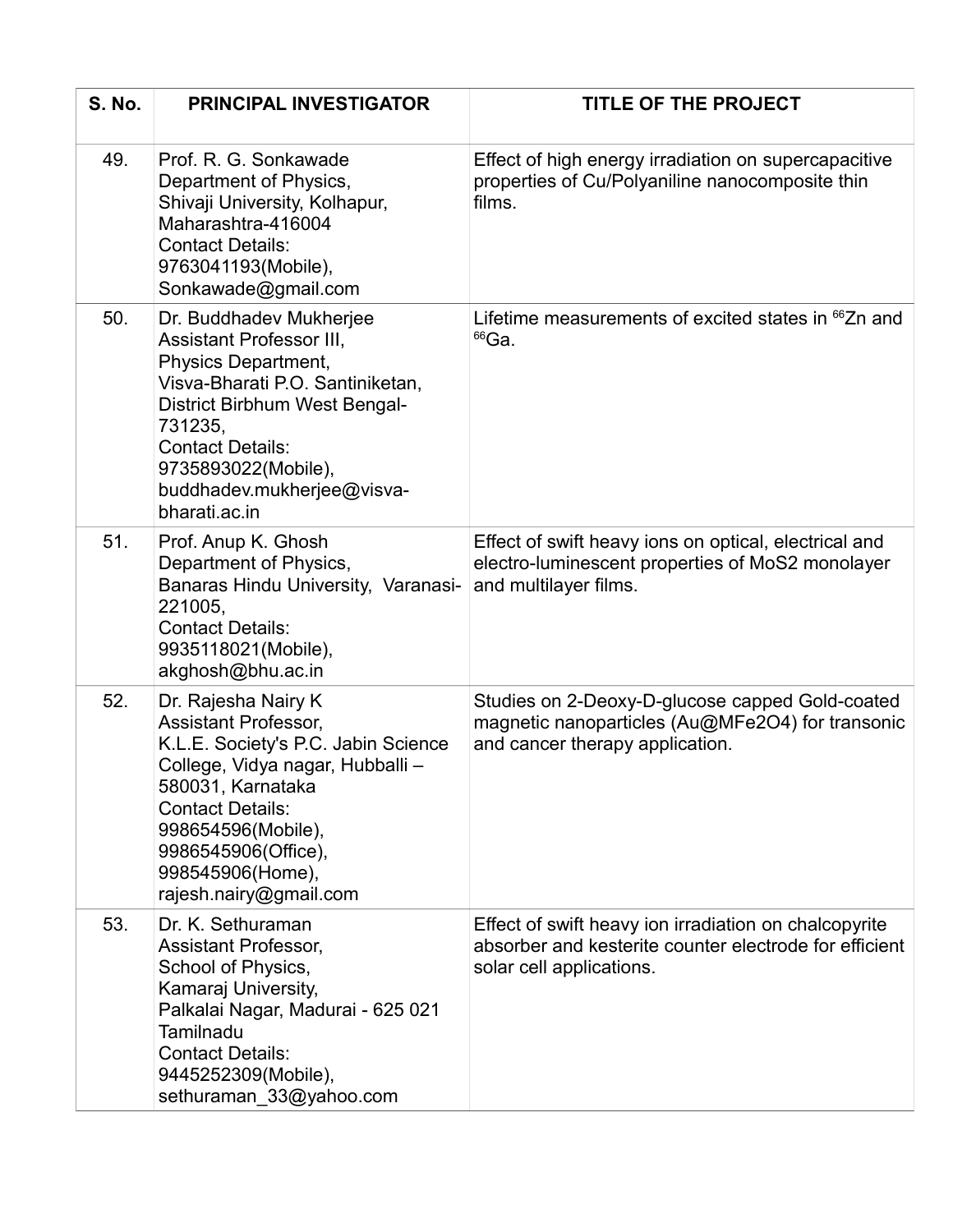| <b>S. No.</b> | <b>PRINCIPAL INVESTIGATOR</b>                                                                                                                                                                                                      | <b>TITLE OF THE PROJECT</b>                                                                        |
|---------------|------------------------------------------------------------------------------------------------------------------------------------------------------------------------------------------------------------------------------------|----------------------------------------------------------------------------------------------------|
| 54.           | Prof. Atul Khanna<br>Department of Physics,<br><b>Guru Nanak Dev University</b><br>Amritsar, Punjab-143005<br><b>Contact Details:</b><br>7973668032(Mobile),<br>2258802(Office),<br>7973668032(Home),<br>atul.phy@gndu.ac.in       | Synthesis and characterization of hydrophobic<br>functional coatings with ion beams.               |
| 55.           | Dr. Akash Katoch<br><b>UGC-Assistant Professor,</b><br>Centre for Nanoscience &<br>Nanotechnology, Panjab University,<br>Sector 14, Chandigarh-160014<br><b>Contact Details:</b><br>9459631073(Mobile),<br>katochakash16@gmail.com | Effect of ion implantation on gas sensing capabilities<br>metal oxide nanostrucutres.              |
| 56.           | Dr. Shidaling Matteppanavar<br><b>Assistant Professor,</b><br>Department of Physics,<br>KLE's, B. K. Degree College<br>Chikodi-591201 Karnataka<br><b>Contact Details:</b><br>9480406917(Mobile),<br>Siddutifr@gmail.com           | Ion beam induced off-centred ferroelectricity in<br>RMn2O5 thin film and bulk.                     |
| 57.           | Dr. Udai Bhan Singh<br><b>Assistant Professor,</b><br>Department of Physics,<br><b>DDU Gorakhpur University,</b><br>Civil Lines, Gorakhpur 273009<br><b>Contact Details:</b><br>8586867589(Mobile),<br>udaibhansingh123@gmail.com  | Synthesis of Ag plasmonics and study of electronic<br>sputtering by ion irradiation on thin films. |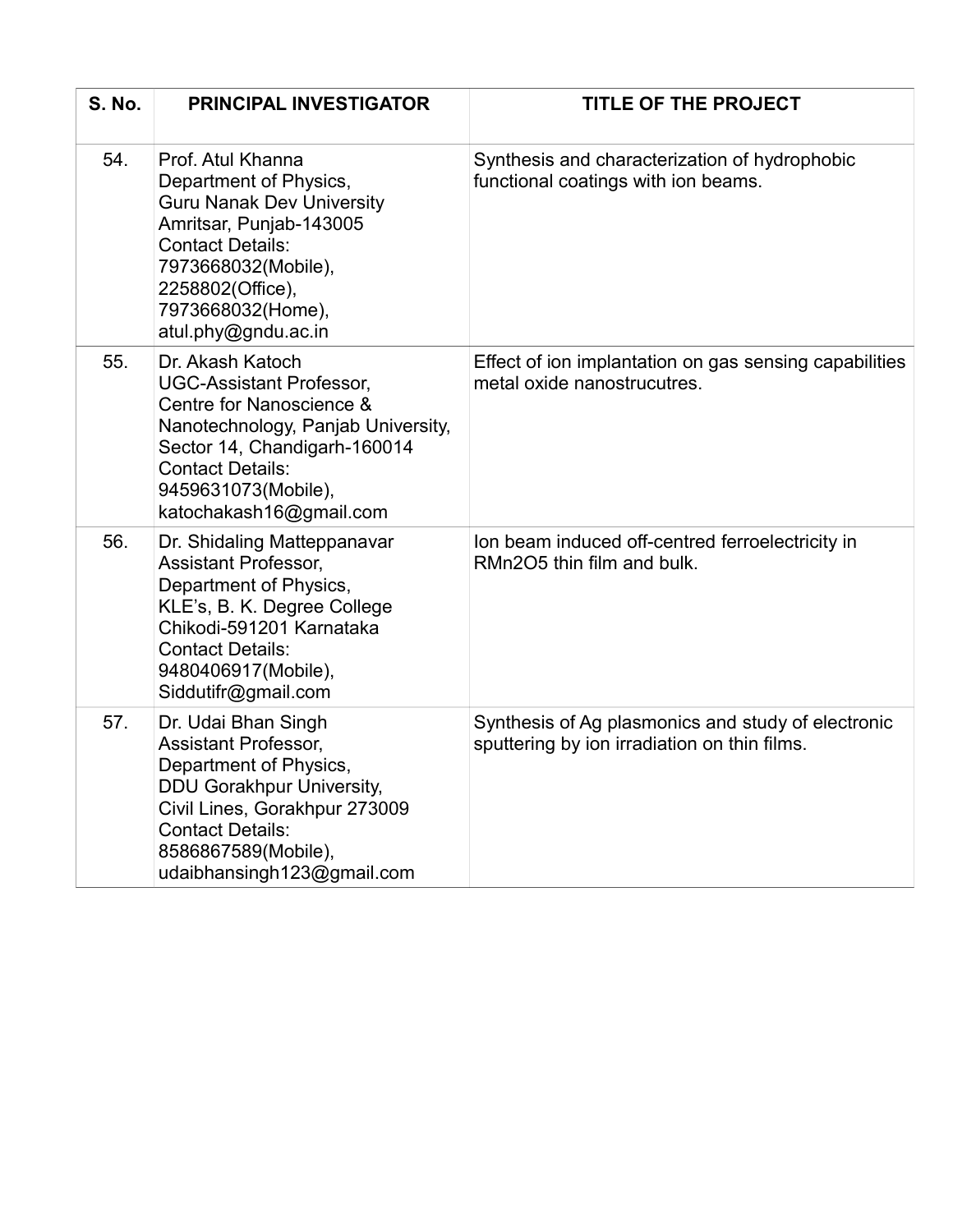| <b>S. No.</b> | <b>PRINCIPAL INVESTIGATOR</b>                                                                                                                                                                                                                                                                                    | <b>TITLE OF THE PROJECT</b>                                                                                                                                                       |
|---------------|------------------------------------------------------------------------------------------------------------------------------------------------------------------------------------------------------------------------------------------------------------------------------------------------------------------|-----------------------------------------------------------------------------------------------------------------------------------------------------------------------------------|
| 58.           | Dr. Anant Pandey<br><b>Assistant Professor of Physics,</b><br>Department of Physics,<br>Sri Venkateswara College,<br>University of Delhi,<br>Benito Juarez Road, Dhaula Kuan,<br>New Delhi-110021<br><b>Contact Details:</b><br>9811720585(Mobile),<br>24112196(Office),<br>22773398(Home),<br>apandey@svc.ac.in | Synthesis of nanophosphor dosimeters for ion<br>beams.                                                                                                                            |
| 59.           | Dr. Nikhil Kumar<br><b>Assistant Professor,</b><br>Department Of Physics,<br><b>DDU Gorakhpur University,</b><br>Civil Lines, Gorakhpur,<br>Uttar Pradesh-273009<br><b>Contact Details:</b><br>8369608918(Mobile),<br>8369608918(Office),<br>nik.jnu@gmail.com                                                   | Effect of ion beam on the properties of high Tc<br>superconducting thin films, sensors and<br>ferromagnetic nano-structures used for Cancer<br>Therapy.                           |
| 60.           | Dr. Jagadeesha Angadi V<br><b>Assistant Professor,</b><br>Department of Physics,<br>P. C. Jabin Science College,<br>Hubballi, Karnataka, Karnataka-<br>580031<br><b>Contact Details:</b><br>9980735605(Mobile),<br>jagadeeshbub@gmail.com                                                                        | Effect of ion irradiation on the structural, electrical,<br>and magnetic properties of Ho (1-X) R x FeO 3 (R=<br>Ni, Co, Mg) solid solutions for magnetoelectric<br>applications. |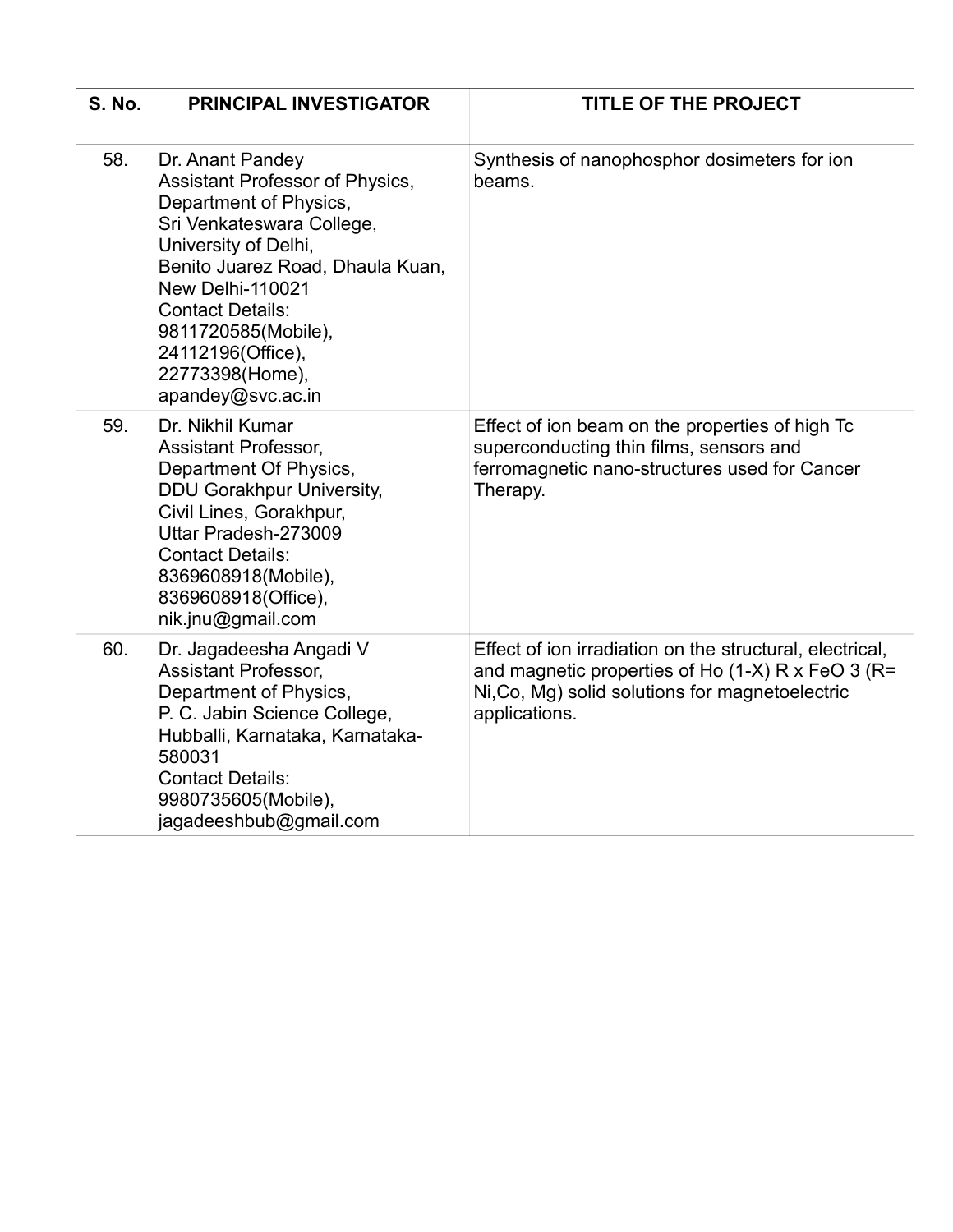## **BTR-4: Ongoing Proposals**

| <b>S. No.</b> | <b>PRINCIPAL INVESTIGATOR</b>                                                                                                                                                                                                             | <b>TITLE OF THE PROJECT</b>                                                                                          |
|---------------|-------------------------------------------------------------------------------------------------------------------------------------------------------------------------------------------------------------------------------------------|----------------------------------------------------------------------------------------------------------------------|
| 61.           | Dr. Ningombam Linthoingambi Devi<br><b>Assistant Professor,</b><br>Central University of South Bihar,<br>SH-7, Gaya-Panchanpur Road<br>District-Gaya-824236, Bihar, India,<br>Contact Details:<br>9431693017(Mobile),<br>NIdevi@cub.ac.in | Source apportionment of carbonaceous aerosols in<br>Indo-Gangetic region Patna, Bihar using radiocarbon<br>$(14C)$ . |
| 62.           | Dr. Kaushik Gangopadhyay,<br>Assistant Professor & Head,<br>Department of Archaeology,<br>University of Calcutta,<br>Alipur Campus 1, Reformatory<br>Street, Kolkata-700027                                                               | Absolute age determination of Archaeological sites<br>from the palaeodeltaic region of the West Bengal<br>Coast.     |

# **BTR-5: Low Energy Ion Beam Facility**

| <b>S. No.</b> | <b>PRINCIPAL INVESTIGATOR</b>                                                                                                                                                                                                                                                                 | <b>TITLE OF THE PROJECT</b>                                                                                        |
|---------------|-----------------------------------------------------------------------------------------------------------------------------------------------------------------------------------------------------------------------------------------------------------------------------------------------|--------------------------------------------------------------------------------------------------------------------|
| 63.           | Dr. Rabindra Nath Bhowmik<br>Associate Professor, Department of<br>Physics, Pondicherry University, R.V.<br>Nagar, Pondicherry-605014,                                                                                                                                                        | Ion implantation effects on magnetism and electronic<br>properties in corundum structured oxide thin films.        |
|               | <b>Contact Details:</b><br>9944064547(Mobile),<br>4132654636(Office),<br>9944064547(Home),<br>rnbhowmik.phy@pondiuni.edu.in                                                                                                                                                                   |                                                                                                                    |
| 64.           | Prof. Udai Pratap Singh<br>Kalinga Institute of Industrial<br>Technology, Deemed to be<br>University, Thin Film Photovoltaic<br>Lab (A003), KIIT Univ., Kathihodi<br>Campus, Campus 3, Patia,<br>Bhubaneshwar- 751024<br><b>Contact Details:</b><br>9437164748(Mobile),<br>Singhup@kiit.ac.in | Tailoring of hafnium oxide as a material for non-<br>volatile memory by ion beam (Implantation and<br>Irradiation) |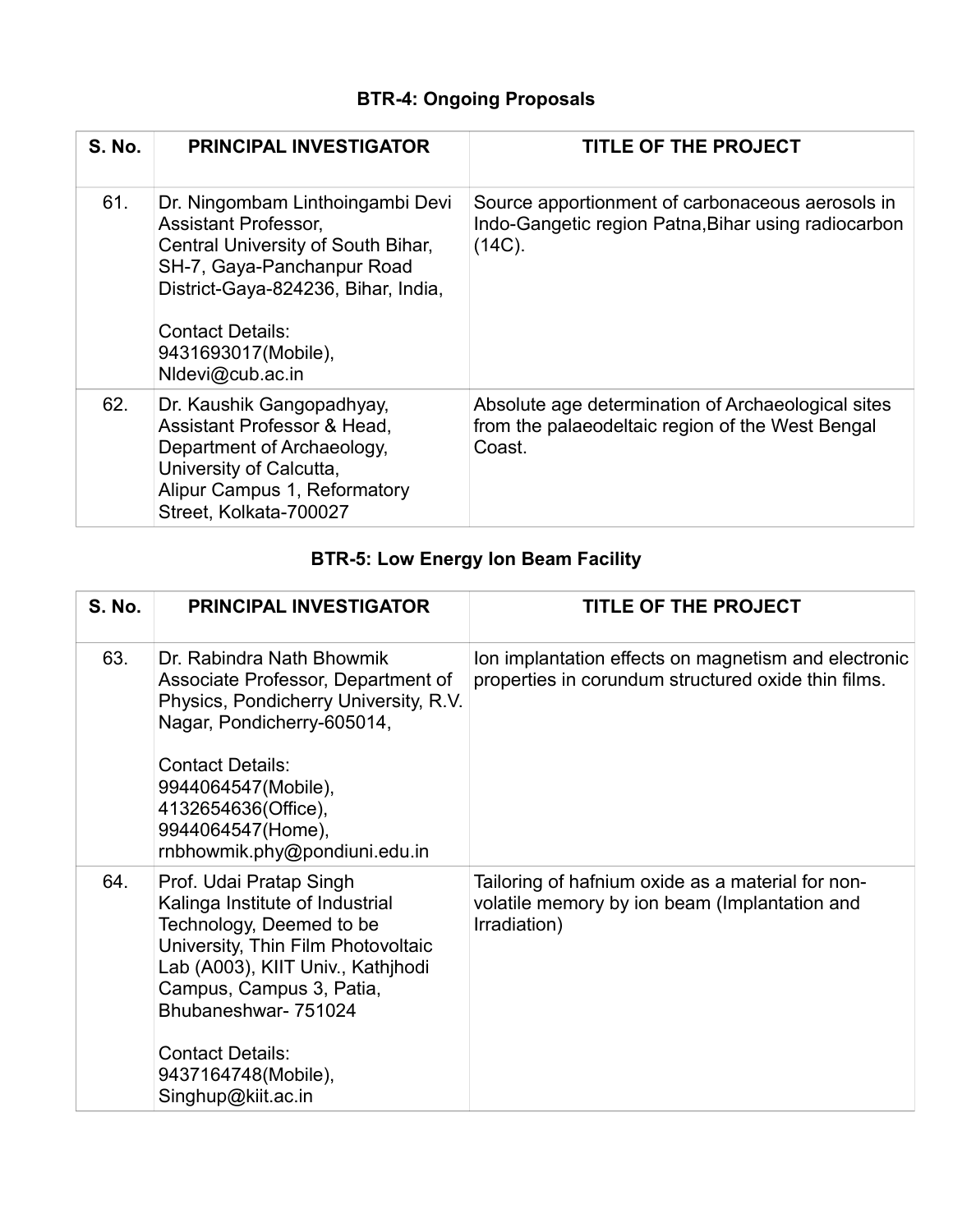| <b>S. No.</b> | <b>PRINCIPAL INVESTIGATOR</b>                                                                                                                                                                                                                                 | <b>TITLE OF THE PROJECT</b>                                                                                                                                        |
|---------------|---------------------------------------------------------------------------------------------------------------------------------------------------------------------------------------------------------------------------------------------------------------|--------------------------------------------------------------------------------------------------------------------------------------------------------------------|
| 65.           | Dr. Amardeep Bharti<br>Research Associate, Inter-University<br>Accelerator Center, Aruna Asaf Ali<br>Marg, Vasant KunjNew Delhi-110067<br><b>Contact Details:</b><br>9501900277(Mobile),<br>9501900277(Office),<br>abharti phy@yahoo.com                      | Ion Implanted metallic nanoparticles (pure and Co-<br>doped) for plasmonic effects in Perovskite Solar<br>Cells.                                                   |
| 66.           | Dr. Charu Lata Dube<br>Assistant Professor,<br>Room no. 6, faculty block, Central<br>University of Gujarat, Gandhinagar-<br>382030<br><b>Contact Details:</b><br>8264269023(Mobile), (Office),<br>charulata.dube@cug.ac.in                                    | Radiation damage study in nanocrystalline tungsten<br>based alloy and fiber reinforced tungsten<br>nanocomposites.                                                 |
| 67.           | Ms. Rashmi Kajal<br>JRF, G.J.U. S.& T Hisar (Haryana),<br>Vill-Jurola, Gurugram-125001<br><b>Contact Details:</b><br>9588172792(Mobile),<br>9588172792(Office),<br>9588172792(Home),<br>rashmikajal25@gmail.com                                               | Study of the optical and electrical transport<br>properties of ion implanted composite metal oxides<br>based photoanodes.                                          |
| 68.           | Dr. Pankaj Mohanty<br>Lecturer, Department of Physics,<br>University of Johannesburg,<br><b>PO Box 524</b><br><b>Auckland Park</b><br>2006, South Africa<br><b>Contact Details:</b><br>744633714(Mobile),<br>744633714(Office),<br>pankaj22.mohanty@gmail.com | Low energy ion beam induced modification of<br>structural, magnetic and electronic properties of<br>RCrO4 and RCrO3 ( $R = Gd$ and Dy) nanostructured<br>material. |
| 69.           | Dr. Debasish Datta<br><b>Assistant Professor,</b><br>Department of Physics,<br>Presidency University, Kolkata, 86/1,<br>College Street, Kolkata - 700 073.<br><b>Contact Details:</b><br>9433462745(Mobile),<br>debasish.physics@presiuniv.ac.in              | Synthesis and study of Dilute Ferromagnetic<br>Semiconductor materials through ion beam<br>irradiation.                                                            |